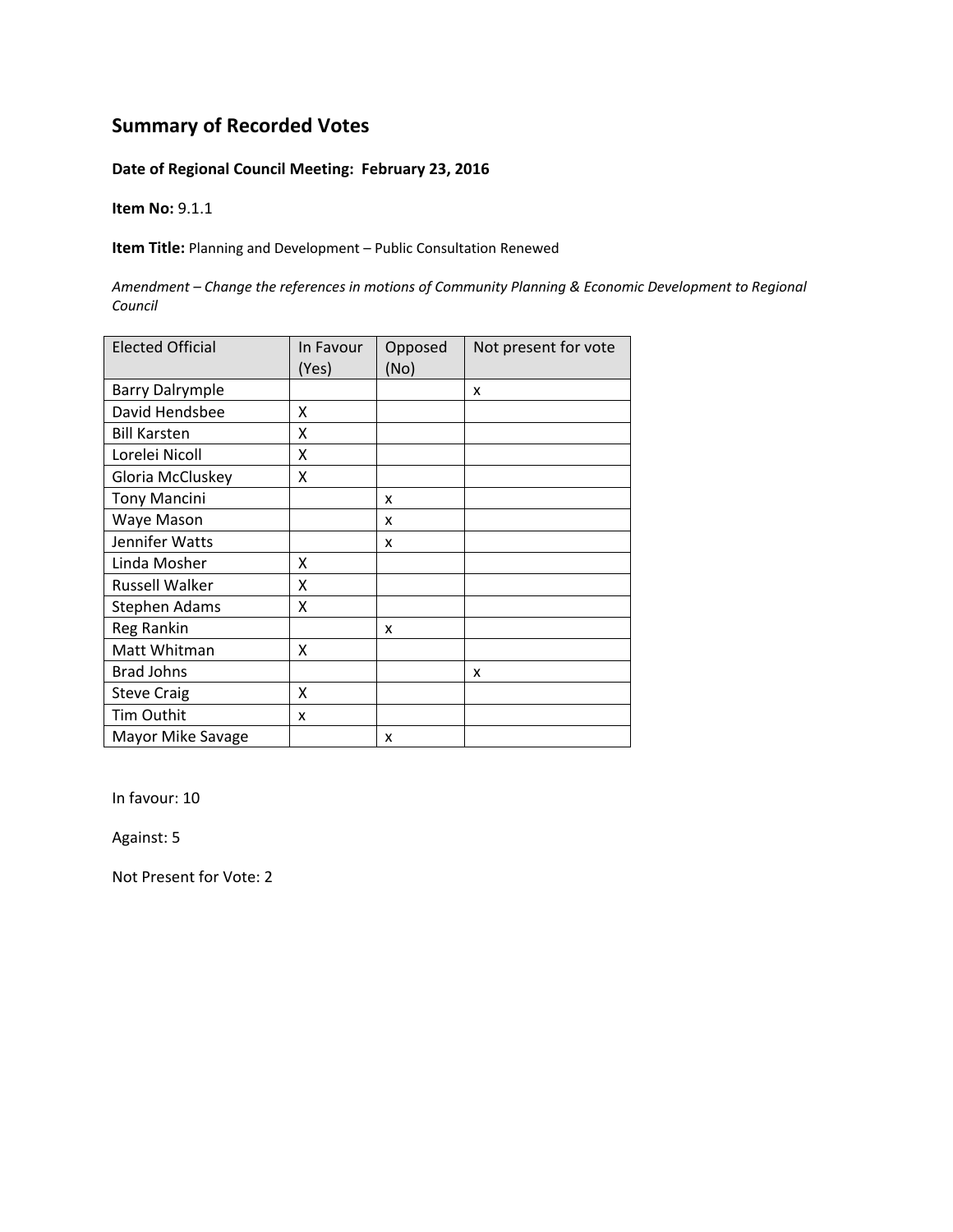### **Date of Regional Council Meeting: February 23, 2016**

**Item No:** 9.1.1

**Item Title:** Planning and Development – Public Consultation Renewed

*As amended*

| <b>Elected Official</b> | In Favour<br>(Yes) | Opposed<br>(No) | Not present for vote |
|-------------------------|--------------------|-----------------|----------------------|
| <b>Barry Dalrymple</b>  |                    |                 | x                    |
| David Hendsbee          | X                  |                 |                      |
| <b>Bill Karsten</b>     | χ                  |                 |                      |
| Lorelei Nicoll          | x                  |                 |                      |
| Gloria McCluskey        | X                  |                 |                      |
| <b>Tony Mancini</b>     | χ                  |                 |                      |
| Waye Mason              | x                  |                 |                      |
| Jennifer Watts          | Χ                  |                 |                      |
| Linda Mosher            | χ                  |                 |                      |
| <b>Russell Walker</b>   | χ                  |                 |                      |
| <b>Stephen Adams</b>    | Χ                  |                 |                      |
| Reg Rankin              | Χ                  |                 |                      |
| Matt Whitman            | Χ                  |                 |                      |
| <b>Brad Johns</b>       |                    |                 | X                    |
| <b>Steve Craig</b>      | Χ                  |                 |                      |
| Tim Outhit              | Χ                  |                 |                      |
| Mayor Mike Savage       | x                  |                 |                      |

In favour: 15

Against: Nil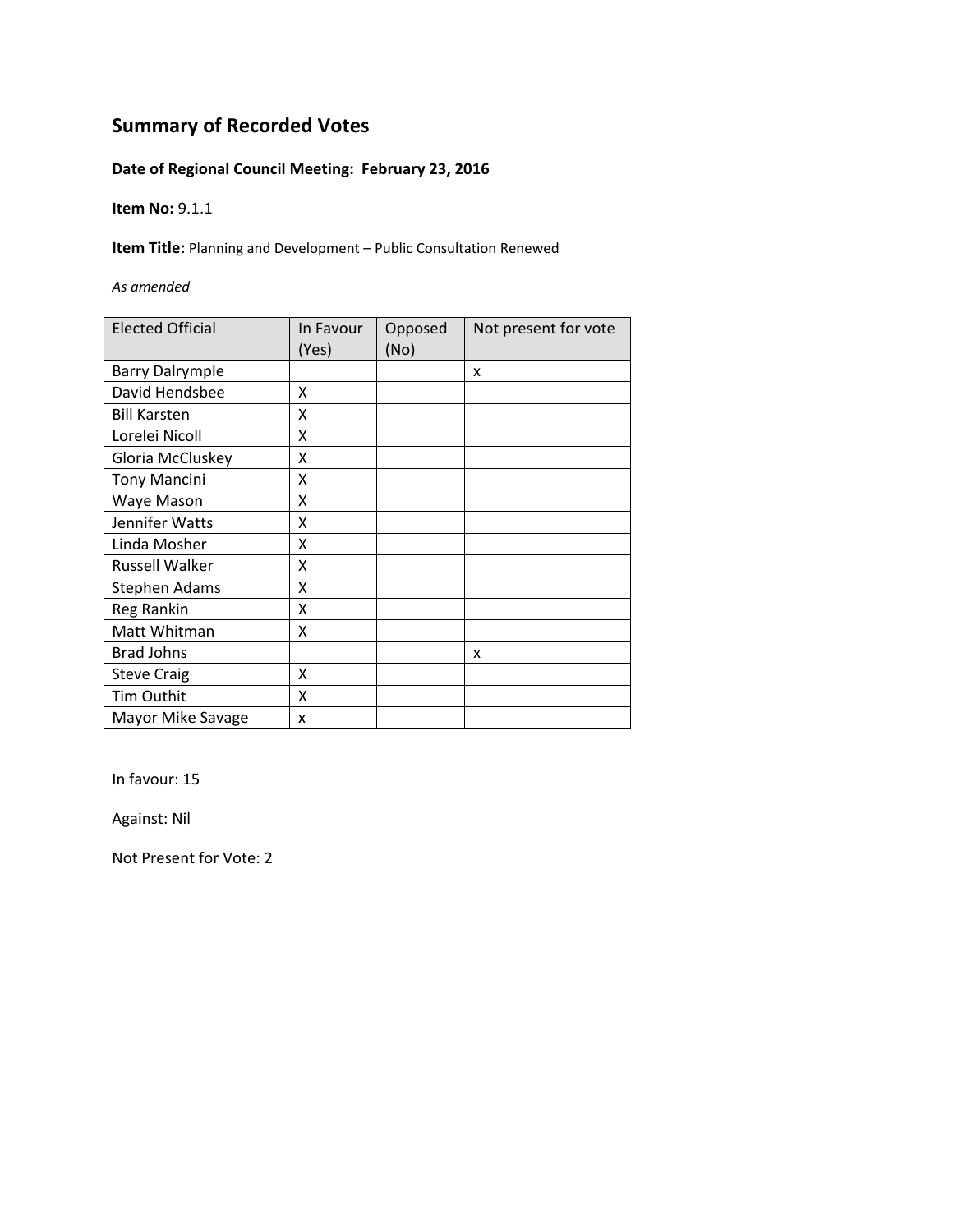#### **Date of Regional Council Meeting: February 23, 2016**

**Item No:** 9.1.2

**Item Title:** Recommended Legislative Authority to Suspend Potential Development in the Barrington South (Old South Suburb) while Establishing a Heritage Conservation District

| <b>Elected Official</b> | In Favour<br>(Yes) | Opposed<br>(No) | Not present for vote |
|-------------------------|--------------------|-----------------|----------------------|
| <b>Barry Dalrymple</b>  |                    |                 | X                    |
| David Hendsbee          | x                  |                 |                      |
| <b>Bill Karsten</b>     | X                  |                 |                      |
| Lorelei Nicoll          | X                  |                 |                      |
| Gloria McCluskey        | X                  |                 |                      |
| <b>Tony Mancini</b>     | X                  |                 |                      |
| Waye Mason              | Χ                  |                 |                      |
| Jennifer Watts          | Χ                  |                 |                      |
| Linda Mosher            |                    |                 | x                    |
| Russell Walker          |                    | x               |                      |
| Stephen Adams           | x                  |                 |                      |
| Reg Rankin              | X                  |                 |                      |
| Matt Whitman            |                    | x               |                      |
| <b>Brad Johns</b>       |                    |                 | x                    |
| <b>Steve Craig</b>      | x                  |                 |                      |
| Tim Outhit              | X                  |                 |                      |
| Mayor Mike Savage       | x                  |                 |                      |

In favour: 12

Against: 2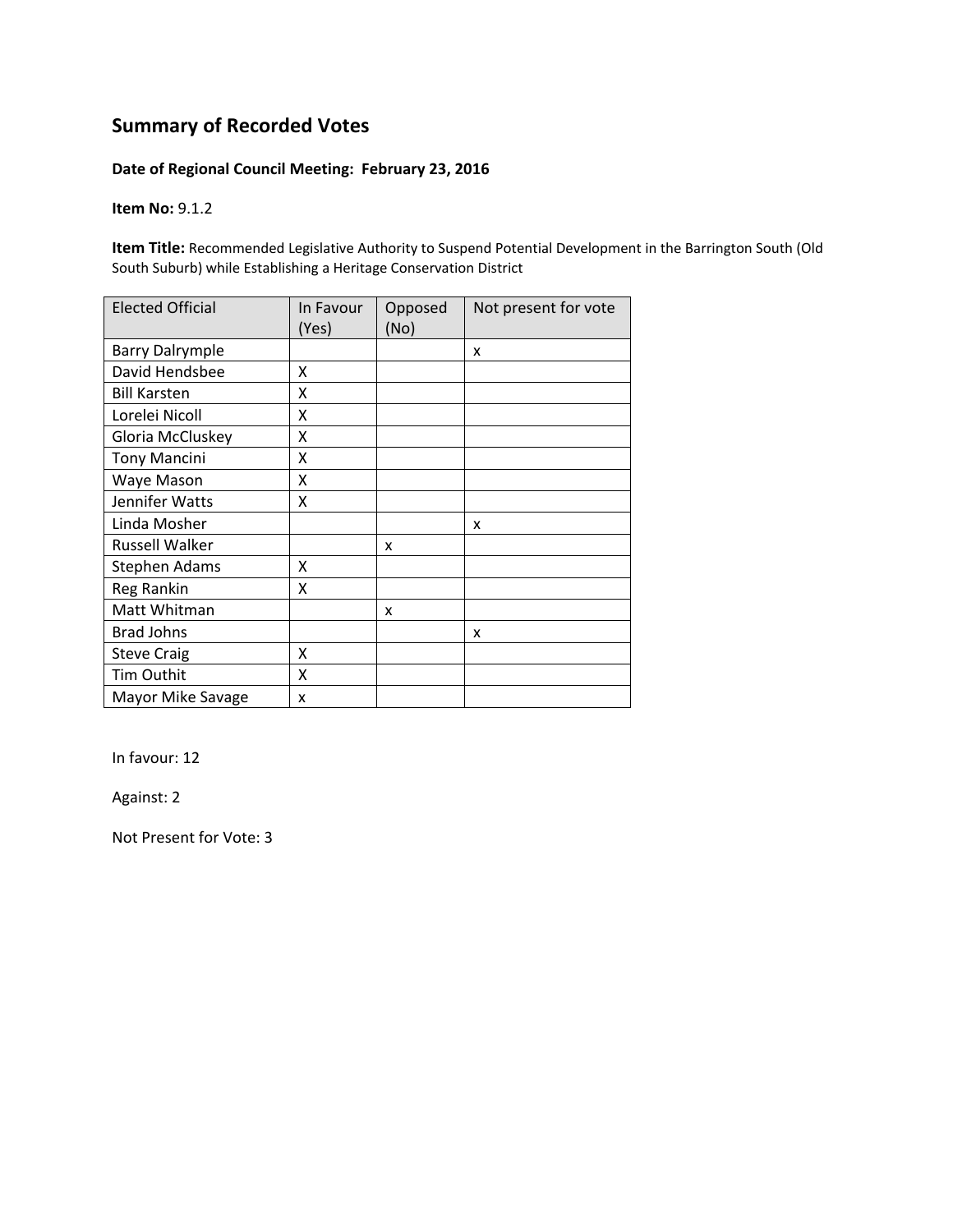### **Date of Regional Council Meeting: February 23, 2016**

**Item No:** 9.2.1

**Item Title:** Public Boat Launch – Halifax/Dartmouth Shoreline

| <b>Elected Official</b> | In Favour<br>(Yes) | Opposed<br>(No) | Not present for vote |
|-------------------------|--------------------|-----------------|----------------------|
| <b>Barry Dalrymple</b>  |                    |                 | x                    |
| David Hendsbee          | X                  |                 |                      |
| <b>Bill Karsten</b>     | X                  |                 |                      |
| Lorelei Nicoll          | X                  |                 |                      |
| Gloria McCluskey        | Χ                  |                 |                      |
| <b>Tony Mancini</b>     | Χ                  |                 |                      |
| Waye Mason              | Χ                  |                 |                      |
| Jennifer Watts          | Χ                  |                 |                      |
| Linda Mosher            |                    |                 | x                    |
| <b>Russell Walker</b>   | x                  |                 |                      |
| <b>Stephen Adams</b>    | X                  |                 |                      |
| Reg Rankin              |                    |                 | x                    |
| Matt Whitman            | x                  |                 |                      |
| <b>Brad Johns</b>       |                    |                 | x                    |
| <b>Steve Craig</b>      | X                  |                 |                      |
| Tim Outhit              | X                  |                 |                      |
| Mayor Mike Savage       | X                  |                 |                      |

In favour: 13

Against: Nil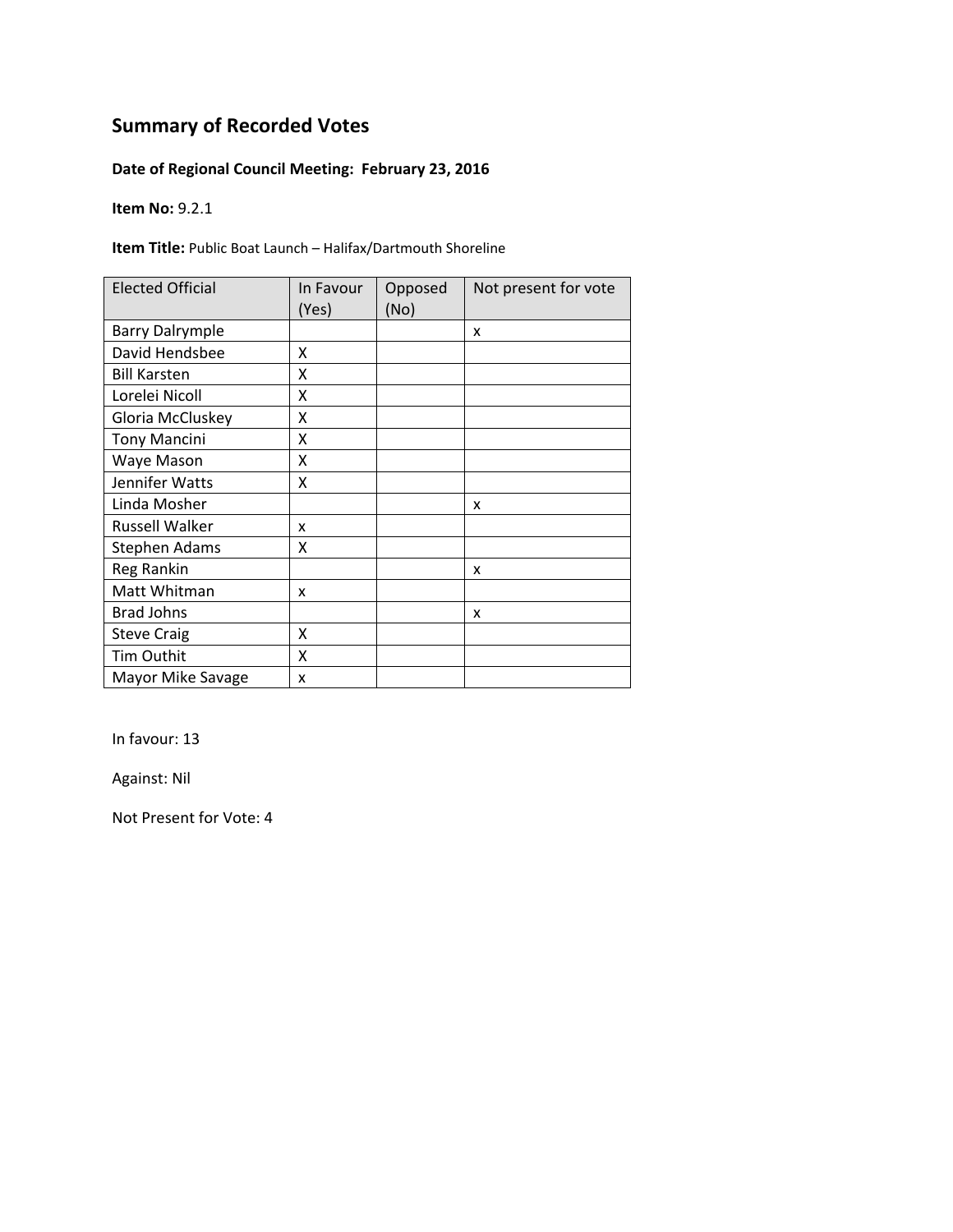#### **Date of Regional Council Meeting: February 23, 2016**

**Item No:** 9.2.2

**Item Title:** First Reading, Proposed By‐law T‐1001, Amendments to By‐law T‐1000, Respecting Taxis, Accessible Taxis and Limousines and Administrative Order 39, Respecting Taxis & Limousines Regulation

Motion to defer until the staff report comes back to Transportation Standing Committee re: access-a-bus/ *accessible taxis*

| <b>Elected Official</b> | In Favour<br>(Yes) | Opposed<br>(No) | Not present for vote |
|-------------------------|--------------------|-----------------|----------------------|
| <b>Barry Dalrymple</b>  |                    |                 | x                    |
| David Hendsbee          | X                  |                 |                      |
| <b>Bill Karsten</b>     | X                  |                 |                      |
| Lorelei Nicoll          | x                  |                 |                      |
| Gloria McCluskey        | X                  |                 |                      |
| <b>Tony Mancini</b>     | X                  |                 |                      |
| Waye Mason              | x                  |                 |                      |
| Jennifer Watts          | Χ                  |                 |                      |
| Linda Mosher            |                    | x               |                      |
| <b>Russell Walker</b>   |                    | x               |                      |
| Stephen Adams           |                    | x               |                      |
| Reg Rankin              |                    | x               |                      |
| Matt Whitman            | x                  |                 |                      |
| <b>Brad Johns</b>       |                    |                 | x                    |
| <b>Steve Craig</b>      | X                  |                 |                      |
| Tim Outhit              | x                  |                 |                      |
| Mayor Mike Savage       | x                  |                 |                      |

In favour: 11

Against: 4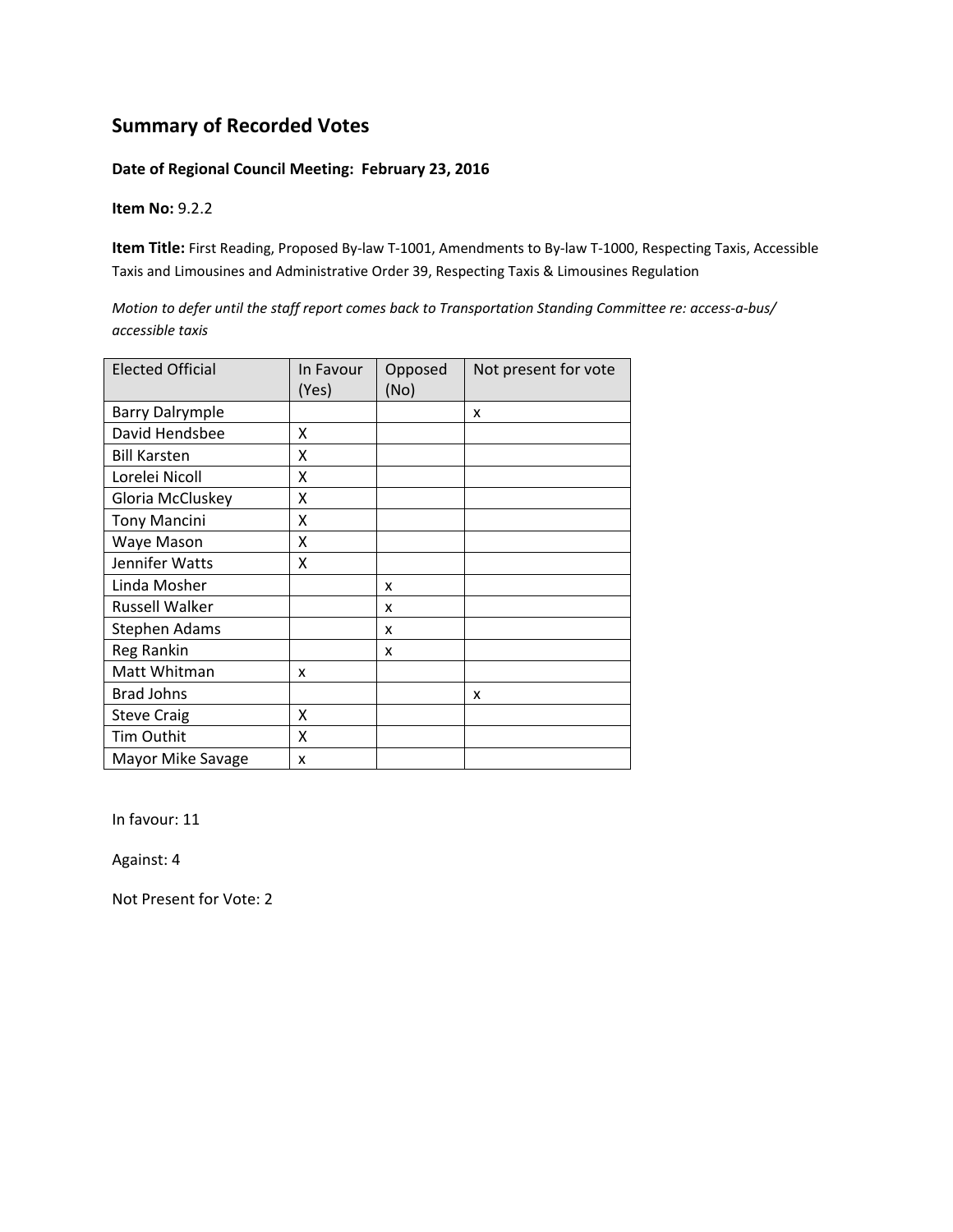### **Date of Regional Council Meeting: February 23, 2016**

**Item No:** 9.2.3

**Item Title:** Vending By‐law Types of Goods and Permit Fee Structure

| <b>Elected Official</b> | In Favour<br>(Yes) | Opposed<br>(No) | Not present for vote |
|-------------------------|--------------------|-----------------|----------------------|
| <b>Barry Dalrymple</b>  |                    |                 | x                    |
| David Hendsbee          |                    | X               |                      |
| <b>Bill Karsten</b>     | x                  |                 |                      |
| Lorelei Nicoll          | X                  |                 |                      |
| Gloria McCluskey        | Χ                  |                 |                      |
| <b>Tony Mancini</b>     | Χ                  |                 |                      |
| Waye Mason              | Χ                  |                 |                      |
| Jennifer Watts          | Χ                  |                 |                      |
| Linda Mosher            |                    |                 | x                    |
| <b>Russell Walker</b>   | χ                  |                 |                      |
| Stephen Adams           | χ                  |                 |                      |
| Reg Rankin              | x                  |                 |                      |
| Matt Whitman            | x                  |                 |                      |
| <b>Brad Johns</b>       |                    |                 | x                    |
| <b>Steve Craig</b>      | X                  |                 |                      |
| <b>Tim Outhit</b>       | Χ                  |                 |                      |
| Mayor Mike Savage       | X                  |                 |                      |

In favour: 13

Against: 1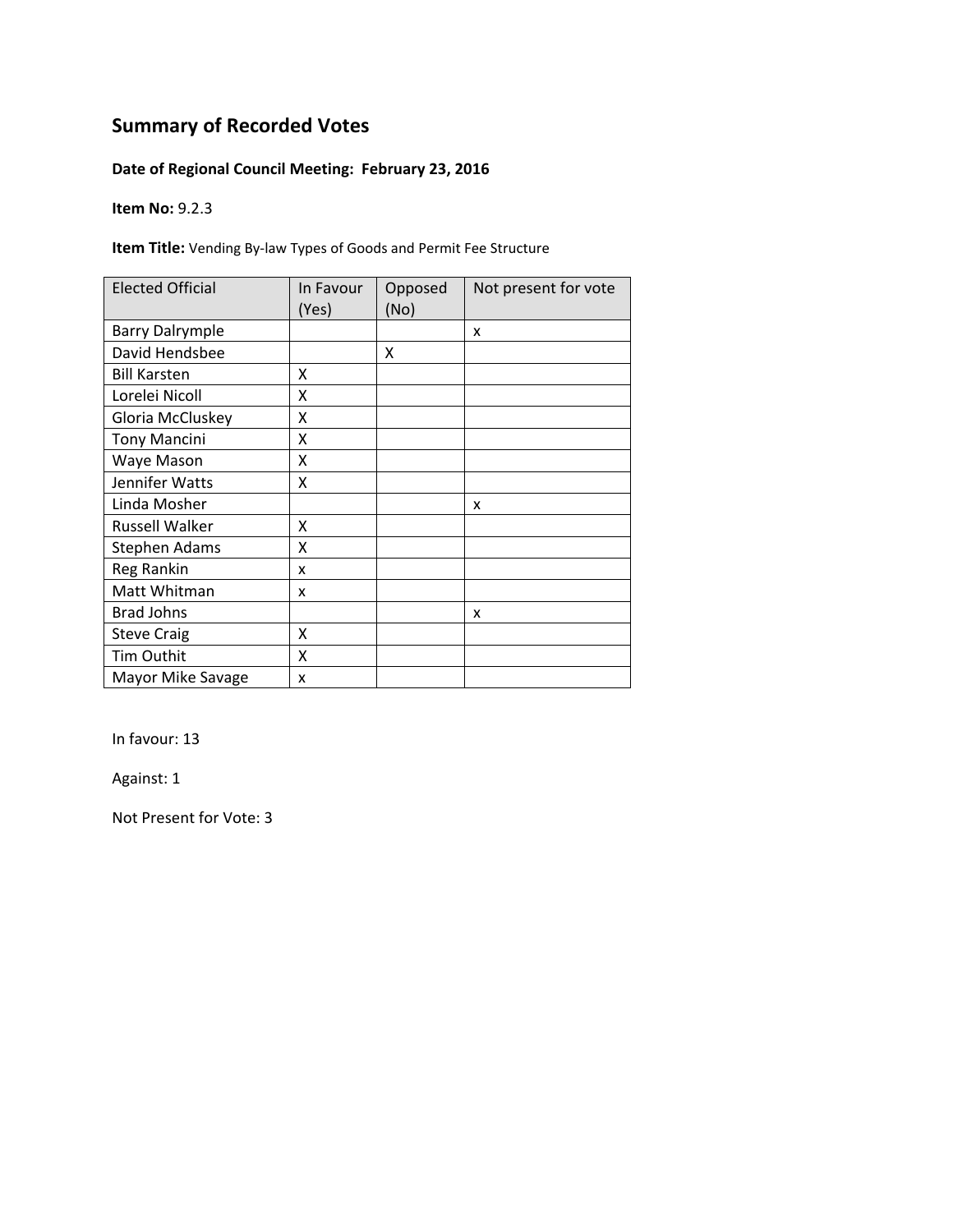### **Date of Regional Council Meeting: February 23, 2016**

**Item No:** 9.3.1

**Item Title:** Case 18120 ‐ Municipal Planning Strategy and Land Use By‐Law Amendments for 348 Purcell's Cove Road, Halifax – Staff Recommendation

*Defeated*

| <b>Elected Official</b> | In Favour<br>(Yes) | Opposed<br>(No) | Not present for vote |
|-------------------------|--------------------|-----------------|----------------------|
| <b>Barry Dalrymple</b>  |                    |                 | X                    |
| David Hendsbee          |                    | X               |                      |
| <b>Bill Karsten</b>     |                    | X               |                      |
| Lorelei Nicoll          | x                  |                 |                      |
| Gloria McCluskey        |                    | X               |                      |
| <b>Tony Mancini</b>     | x                  |                 |                      |
| Waye Mason              | x                  |                 |                      |
| Jennifer Watts          | x                  |                 |                      |
| Linda Mosher            |                    |                 | x                    |
| <b>Russell Walker</b>   |                    | X               |                      |
| <b>Stephen Adams</b>    |                    | X               |                      |
| Reg Rankin              |                    | Χ               |                      |
| Matt Whitman            |                    | X               |                      |
| <b>Brad Johns</b>       |                    |                 | x                    |
| <b>Steve Craig</b>      |                    | X               |                      |
| Tim Outhit              |                    | x               |                      |
| Mayor Mike Savage       |                    | x               |                      |

In favour: 4

Against: 10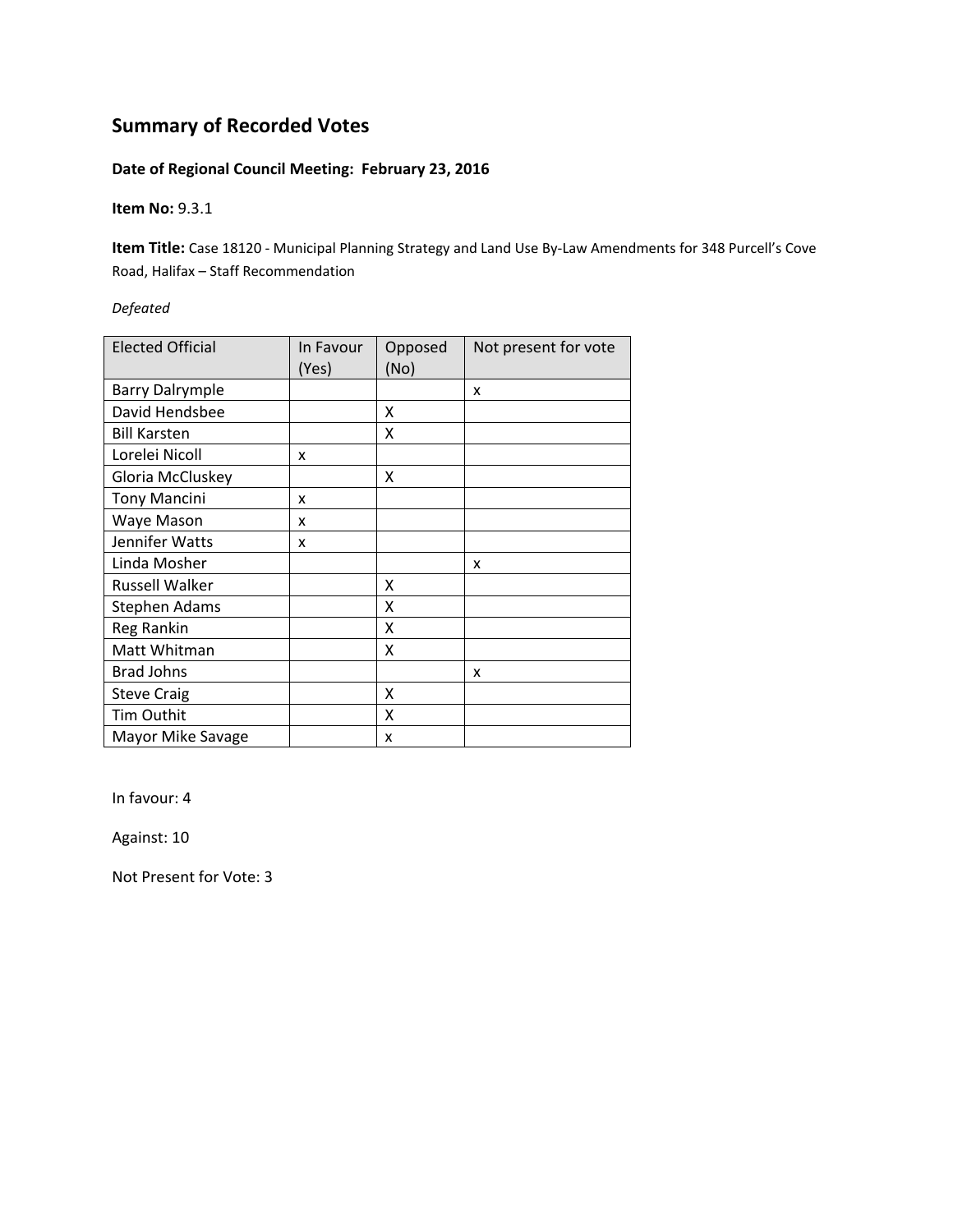#### **Date of Regional Council Meeting: February 23, 2016**

**Item No:** 9.3.1

**Item Title:** Case 18120 ‐ Municipal Planning Strategy and Land Use By‐Law Amendments for 348 Purcell's Cove Road, Halifax – Staff Recommendation

| <b>Elected Official</b> | In Favour<br>(Yes) | Opposed<br>(No) | Not present for vote |
|-------------------------|--------------------|-----------------|----------------------|
| <b>Barry Dalrymple</b>  |                    |                 | x                    |
| David Hendsbee          | x                  |                 |                      |
| <b>Bill Karsten</b>     | Χ                  |                 |                      |
| Lorelei Nicoll          |                    | x               |                      |
| Gloria McCluskey        | Χ                  |                 |                      |
| <b>Tony Mancini</b>     |                    | x               |                      |
| Waye Mason              |                    | x               |                      |
| Jennifer Watts          |                    | x               |                      |
| Linda Mosher            |                    |                 | x                    |
| Russell Walker          | X                  |                 |                      |
| Stephen Adams           | x                  |                 |                      |
| Reg Rankin              | x                  |                 |                      |
| Matt Whitman            | x                  |                 |                      |
| <b>Brad Johns</b>       |                    |                 | x                    |
| <b>Steve Craig</b>      | Χ                  |                 |                      |
| Tim Outhit              | Χ                  |                 |                      |
| Mayor Mike Savage       | x                  |                 |                      |

*Alternative Motion – refer back to staff for further amendments*

In favour: 10

Against: 4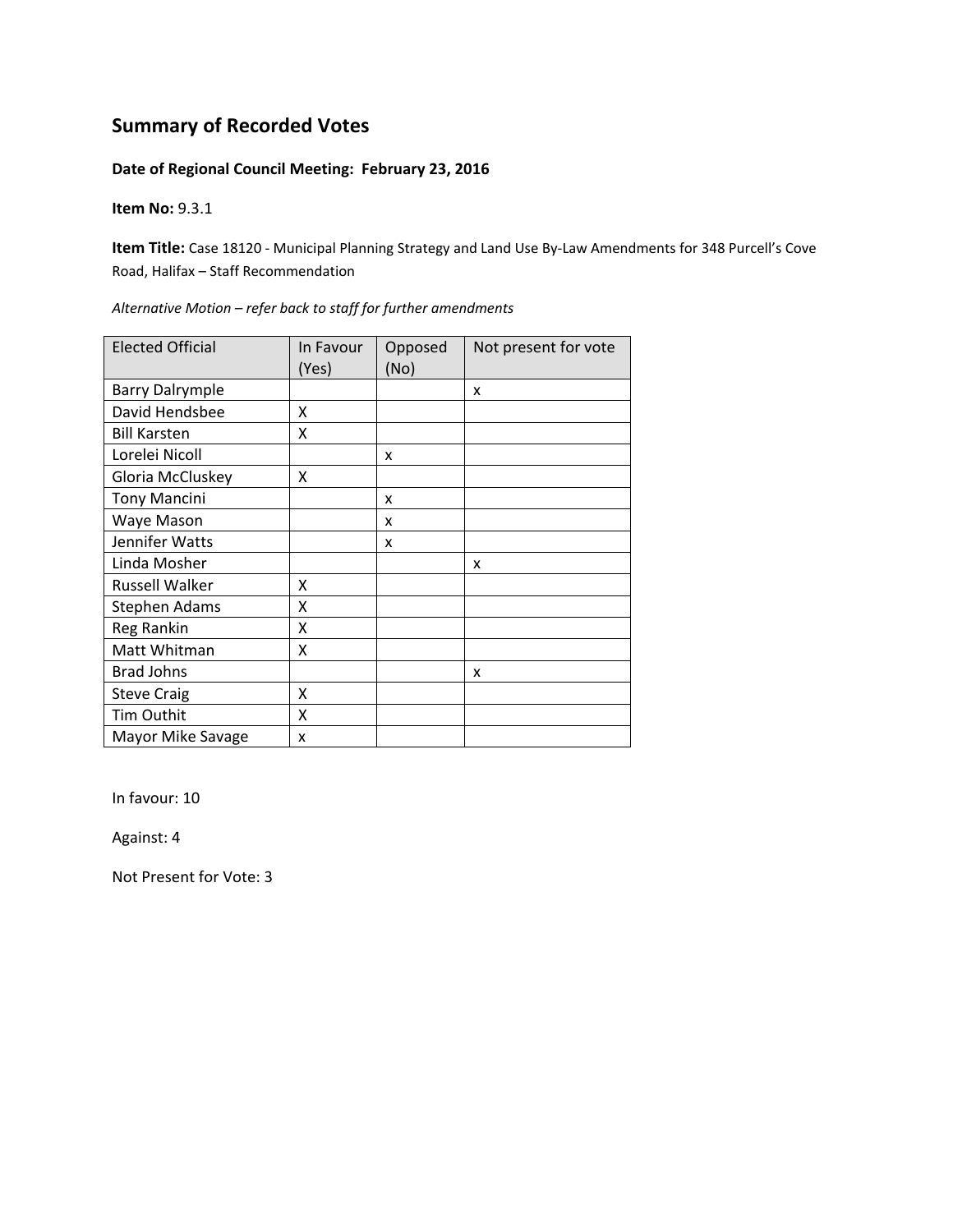#### **Date of Regional Council Meeting: February 23, 2016**

#### **Item No:** 11.1

**Item Title:** Case 20150 – Amendment to the River‐lakes Secondary Plan under the Planning Districts 14 and 17 Municipal Planning Strategy (MPS) to allow the use of a wider range of techniques to reduce phosphorus emissions

| <b>Elected Official</b> | In Favour<br>(Yes) | Opposed<br>(No) | Not present for vote |
|-------------------------|--------------------|-----------------|----------------------|
| <b>Barry Dalrymple</b>  |                    |                 | x                    |
| David Hendsbee          | X                  |                 |                      |
| <b>Bill Karsten</b>     | Χ                  |                 |                      |
| Lorelei Nicoll          | X                  |                 |                      |
| Gloria McCluskey        | Χ                  |                 |                      |
| <b>Tony Mancini</b>     | Χ                  |                 |                      |
| Waye Mason              | Χ                  |                 |                      |
| Jennifer Watts          | Χ                  |                 |                      |
| Linda Mosher            |                    |                 | x                    |
| Russell Walker          | x                  |                 |                      |
| <b>Stephen Adams</b>    | Χ                  |                 |                      |
| Reg Rankin              | X                  |                 |                      |
| Matt Whitman            | Χ                  |                 |                      |
| <b>Brad Johns</b>       |                    |                 | x                    |
| <b>Steve Craig</b>      | X                  |                 |                      |
| Tim Outhit              | Χ                  |                 |                      |
| Mayor Mike Savage       | x                  |                 |                      |

In favour: 14

Against: Nil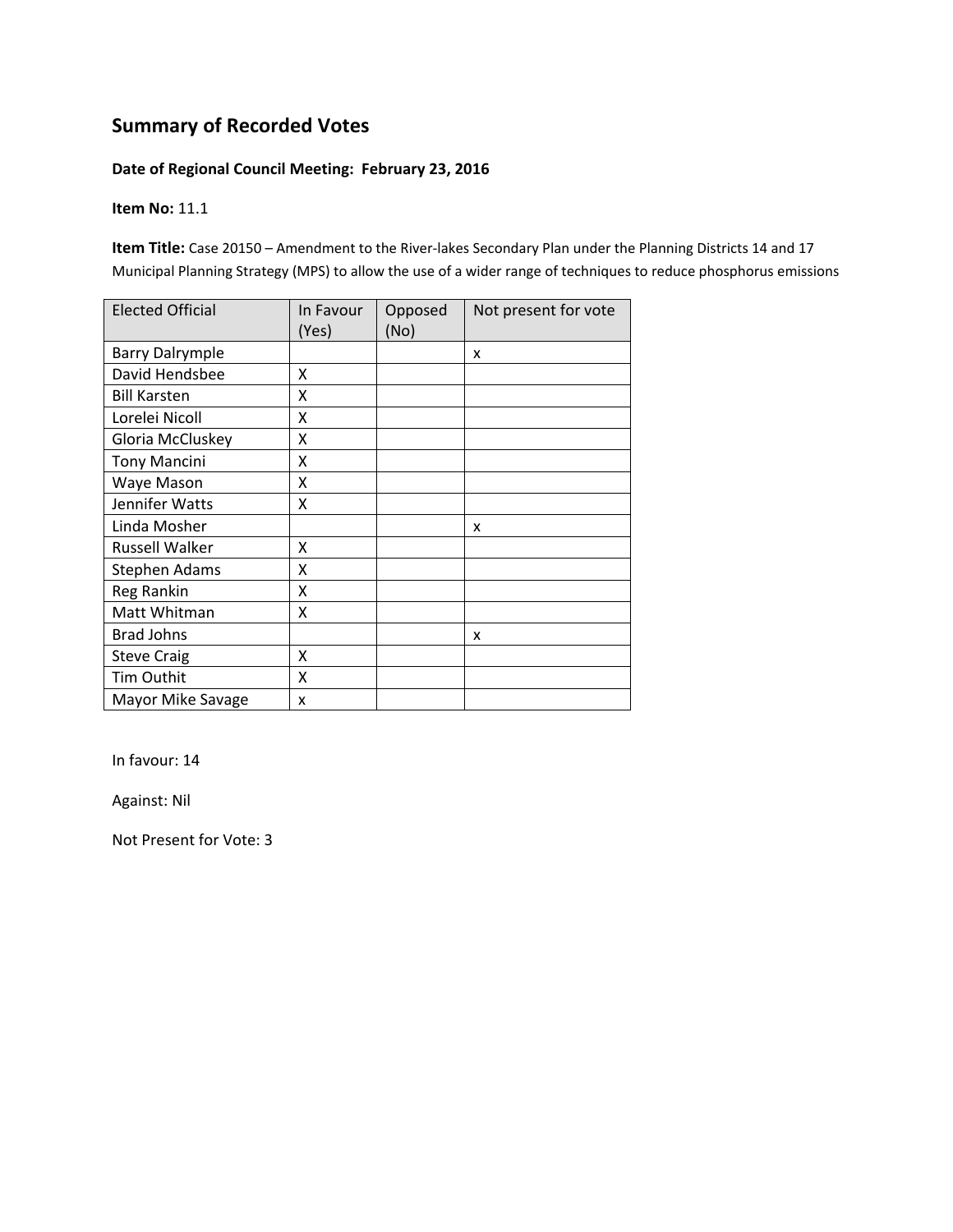#### **Date of Regional Council Meeting: February 23, 2016**

**Item No:** 14.1.1

**Item Title:** Proposed Amendments to Administrative Order 29, Respecting HRM Civic Addressing Policies ‐ Case CA0103 – Street Naming from August 1, 2015 to October 31, 2015

| <b>Elected Official</b> | In Favour<br>(Yes) | Opposed<br>(No) | Not present for vote |
|-------------------------|--------------------|-----------------|----------------------|
| <b>Barry Dalrymple</b>  |                    |                 | X                    |
| David Hendsbee          | x                  |                 |                      |
| <b>Bill Karsten</b>     | X                  |                 |                      |
| Lorelei Nicoll          | X                  |                 |                      |
| Gloria McCluskey        | X                  |                 |                      |
| <b>Tony Mancini</b>     | Χ                  |                 |                      |
| Waye Mason              | Χ                  |                 |                      |
| Jennifer Watts          | X                  |                 |                      |
| Linda Mosher            |                    |                 | X                    |
| Russell Walker          | X                  |                 |                      |
| Stephen Adams           | X                  |                 |                      |
| Reg Rankin              | X                  |                 |                      |
| Matt Whitman            | X                  |                 |                      |
| <b>Brad Johns</b>       |                    |                 | x                    |
| <b>Steve Craig</b>      | X                  |                 |                      |
| Tim Outhit              | X                  |                 |                      |
| Mayor Mike Savage       | x                  |                 |                      |

In favour: 14

Against: Nil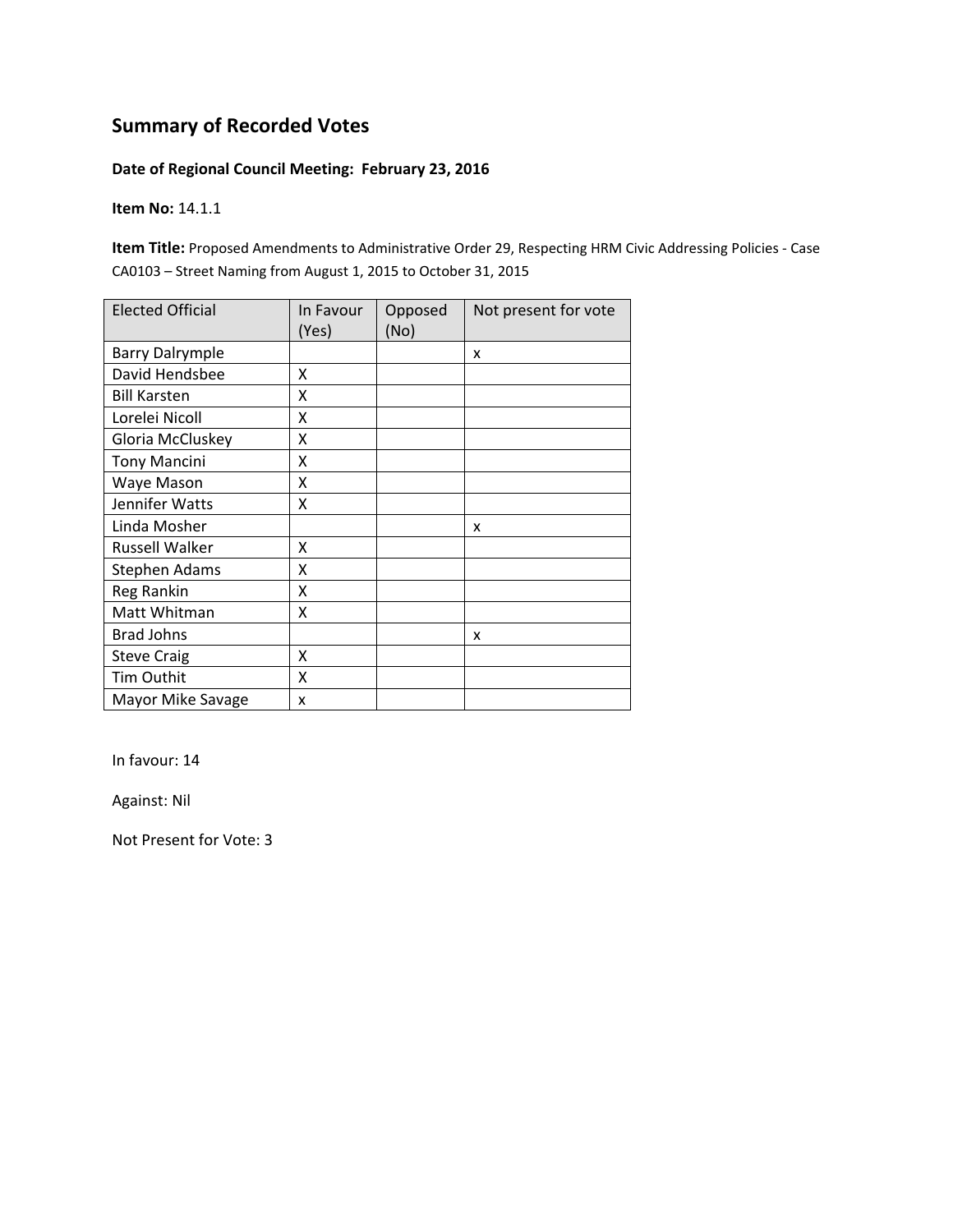#### **Date of Regional Council Meeting: February 23, 2016**

**Item No:** 14.1.2

**Item Title:** Proposed Administrative Order SC‐80, Respecting closure of a portion of Robie Street, Halifax

| <b>Elected Official</b> | In Favour<br>(Yes) | Opposed<br>(No) | Not present for vote |
|-------------------------|--------------------|-----------------|----------------------|
| <b>Barry Dalrymple</b>  |                    |                 | X                    |
| David Hendsbee          | x                  |                 |                      |
| <b>Bill Karsten</b>     | X                  |                 |                      |
| Lorelei Nicoll          | X                  |                 |                      |
| Gloria McCluskey        | Χ                  |                 |                      |
| <b>Tony Mancini</b>     | Χ                  |                 |                      |
| Waye Mason              | x                  |                 |                      |
| Jennifer Watts          | x                  |                 |                      |
| Linda Mosher            |                    |                 | x                    |
| Russell Walker          | X                  |                 |                      |
| Stephen Adams           | X                  |                 |                      |
| Reg Rankin              | X                  |                 |                      |
| Matt Whitman            | X                  |                 |                      |
| <b>Brad Johns</b>       |                    |                 | x                    |
| <b>Steve Craig</b>      | X                  |                 |                      |
| <b>Tim Outhit</b>       | X                  |                 |                      |
| Mayor Mike Savage       | x                  |                 |                      |

*Defer to Halifax Regional Council Meeting on March 22, 2016*

In favour: 14

Against: Nil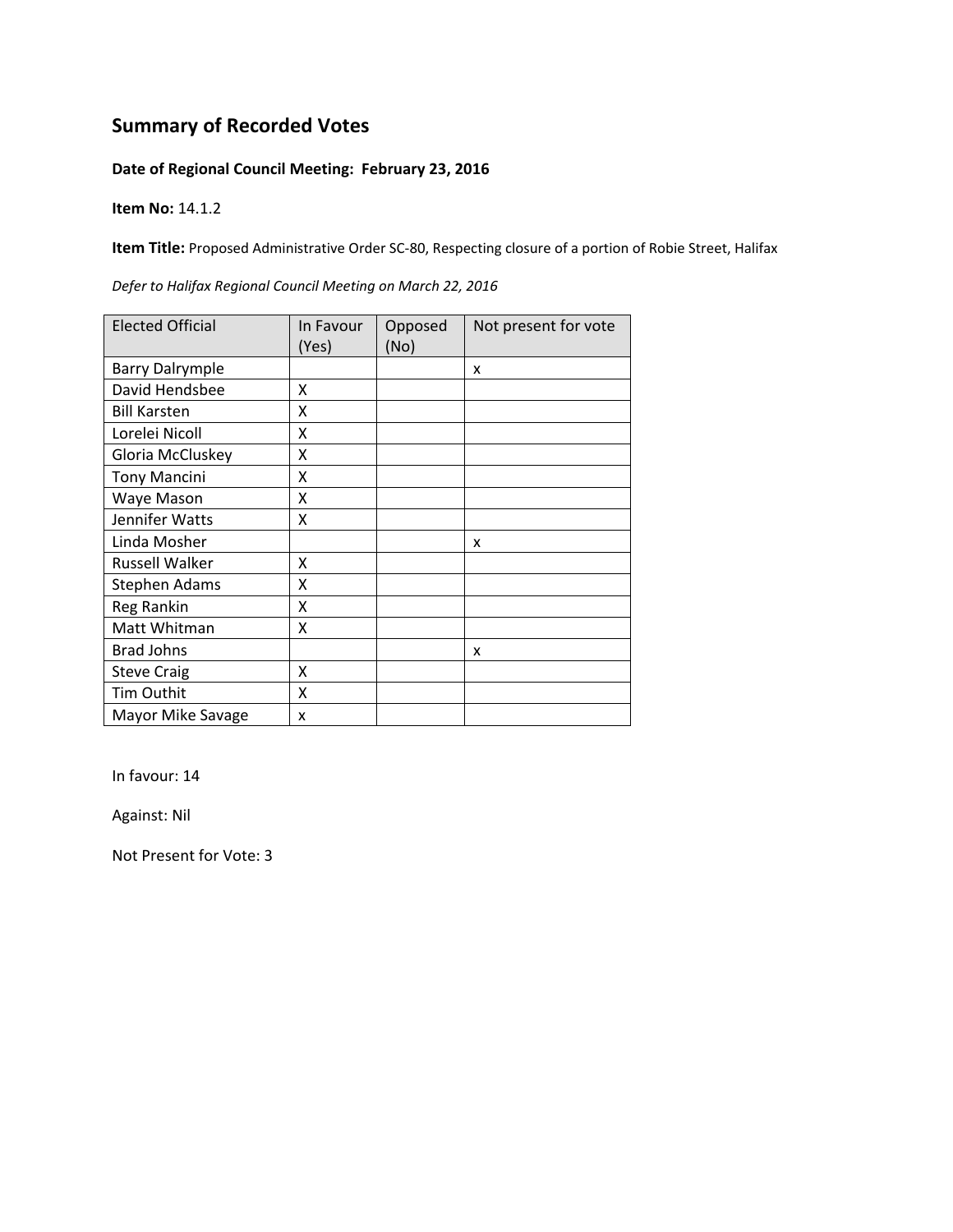### **Date of Regional Council Meeting: February 23, 2016**

**Item No:** 14.1.3

**Item Title:** HRM's Yearly Allocation to Community Monitoring Committee

| <b>Elected Official</b> | In Favour<br>(Yes) | Opposed<br>(No) | Not present for vote |
|-------------------------|--------------------|-----------------|----------------------|
| <b>Barry Dalrymple</b>  |                    |                 | x                    |
| David Hendsbee          | X                  |                 |                      |
| <b>Bill Karsten</b>     |                    | X               |                      |
| Lorelei Nicoll          |                    | x               |                      |
| Gloria McCluskey        |                    | x               |                      |
| <b>Tony Mancini</b>     | X                  |                 |                      |
| Waye Mason              | Χ                  |                 |                      |
| Jennifer Watts          | Χ                  |                 |                      |
| Linda Mosher            |                    |                 | x                    |
| Russell Walker          | x                  |                 |                      |
| Stephen Adams           | X                  |                 |                      |
| Reg Rankin              | X                  |                 |                      |
| Matt Whitman            | Χ                  |                 |                      |
| <b>Brad Johns</b>       |                    |                 | x                    |
| <b>Steve Craig</b>      | x                  |                 |                      |
| Tim Outhit              | X                  |                 |                      |
| Mayor Mike Savage       | x                  |                 |                      |

In favour: 11

Against: 3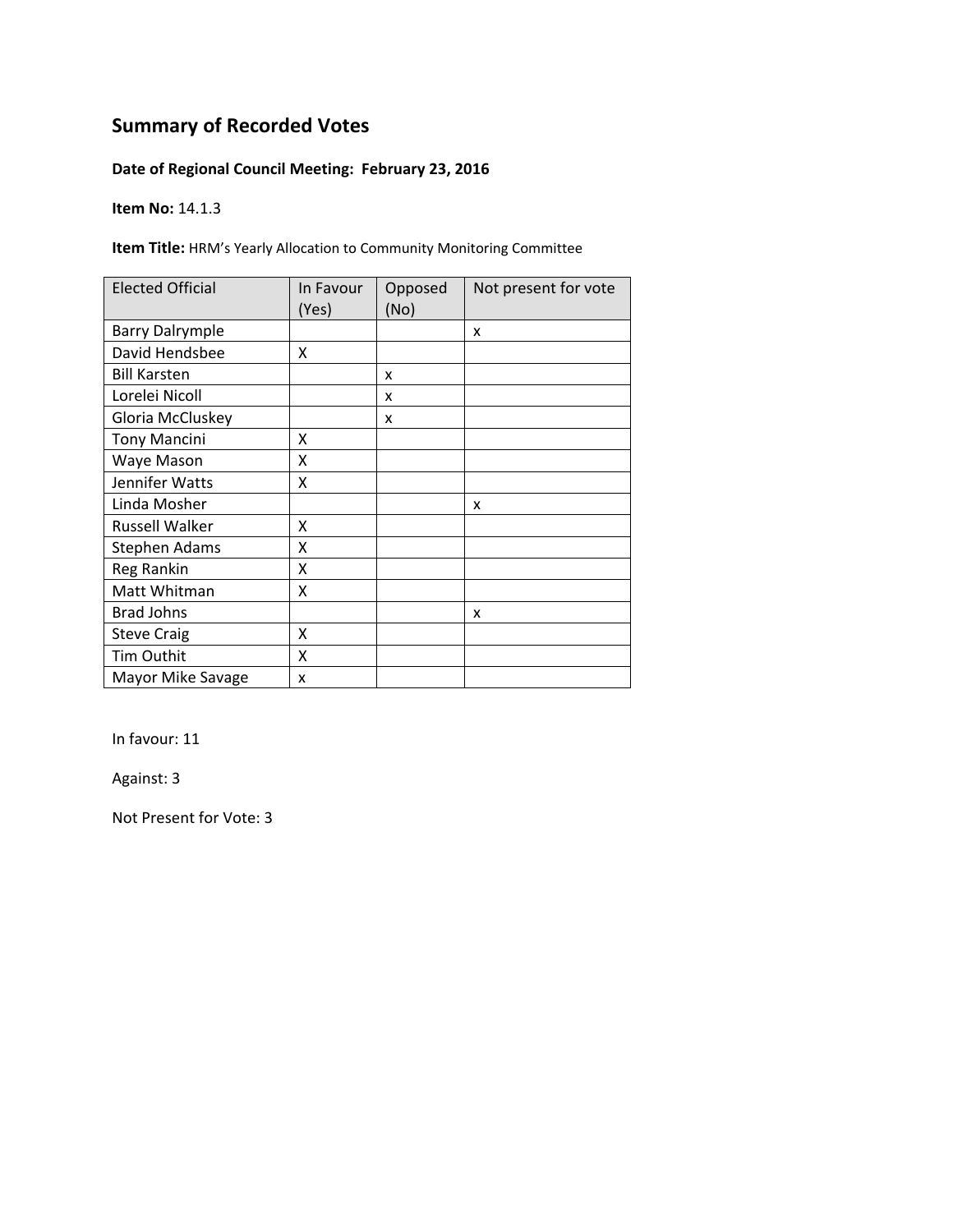### **Date of Regional Council Meeting: February 23, 2016**

**Item No:** 14.1.4

**Item Title:** Leaf Collection Program

*Defer to Halifax Regional Council Meeting on March 8, 2016*

| <b>Elected Official</b> | In Favour<br>(Yes) | Opposed<br>(No) | Not present for vote |
|-------------------------|--------------------|-----------------|----------------------|
| <b>Barry Dalrymple</b>  |                    |                 | x                    |
| David Hendsbee          | X                  |                 |                      |
| <b>Bill Karsten</b>     | X                  |                 |                      |
| Lorelei Nicoll          | X                  |                 |                      |
| Gloria McCluskey        | x                  |                 |                      |
| <b>Tony Mancini</b>     | X                  |                 |                      |
| Waye Mason              | Χ                  |                 |                      |
| Jennifer Watts          | Χ                  |                 |                      |
| Linda Mosher            | x                  |                 |                      |
| <b>Russell Walker</b>   | x                  |                 |                      |
| Stephen Adams           | x                  |                 |                      |
| Reg Rankin              | X                  |                 |                      |
| Matt Whitman            | x                  |                 |                      |
| <b>Brad Johns</b>       |                    |                 | x                    |
| <b>Steve Craig</b>      | X                  |                 |                      |
| Tim Outhit              | Χ                  |                 |                      |
| Mayor Mike Savage       | x                  |                 |                      |

In favour: 15

Against: Nil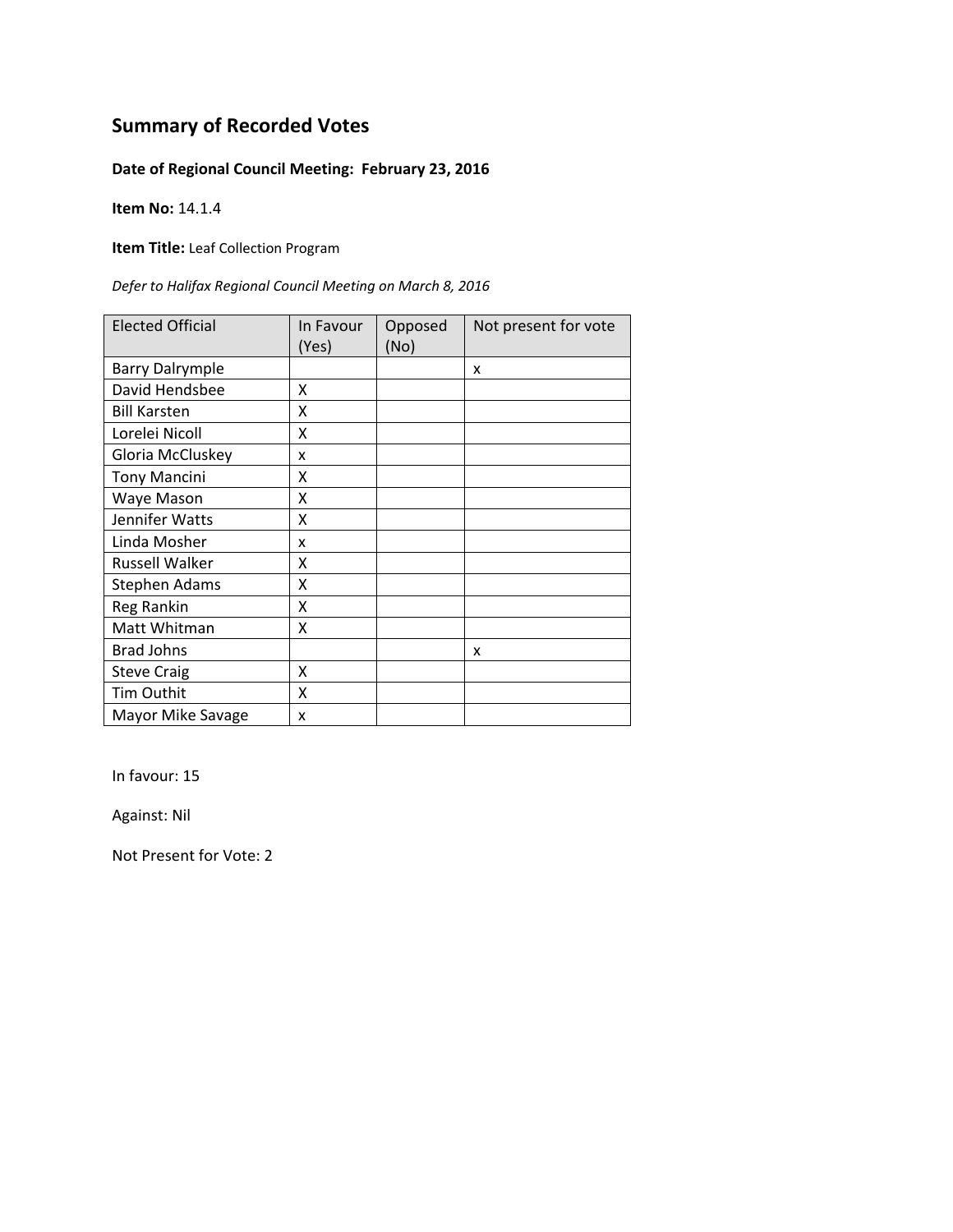### **Date of Regional Council Meeting: February 23, 2016**

**Item No:** 14.1.5

**Item Title:** Proposed Administrative Order SC‐81, Respecting closure of a portion of Portland Street, Dartmouth

| <b>Elected Official</b> | In Favour<br>(Yes) | Opposed<br>(No) | Not present for vote |
|-------------------------|--------------------|-----------------|----------------------|
| <b>Barry Dalrymple</b>  |                    |                 | X                    |
| David Hendsbee          | x                  |                 |                      |
| <b>Bill Karsten</b>     | x                  |                 |                      |
| Lorelei Nicoll          | X                  |                 |                      |
| Gloria McCluskey        | x                  |                 |                      |
| <b>Tony Mancini</b>     | Χ                  |                 |                      |
| Waye Mason              | x                  |                 |                      |
| Jennifer Watts          | x                  |                 |                      |
| Linda Mosher            |                    |                 | X                    |
| Russell Walker          | X                  |                 |                      |
| <b>Stephen Adams</b>    | X                  |                 |                      |
| Reg Rankin              | Χ                  |                 |                      |
| Matt Whitman            |                    |                 | x                    |
| <b>Brad Johns</b>       |                    |                 | x                    |
| <b>Steve Craig</b>      | Χ                  |                 |                      |
| Tim Outhit              | Χ                  |                 |                      |
| Mayor Mike Savage       | X                  |                 |                      |

In favour: 13

Against: Nil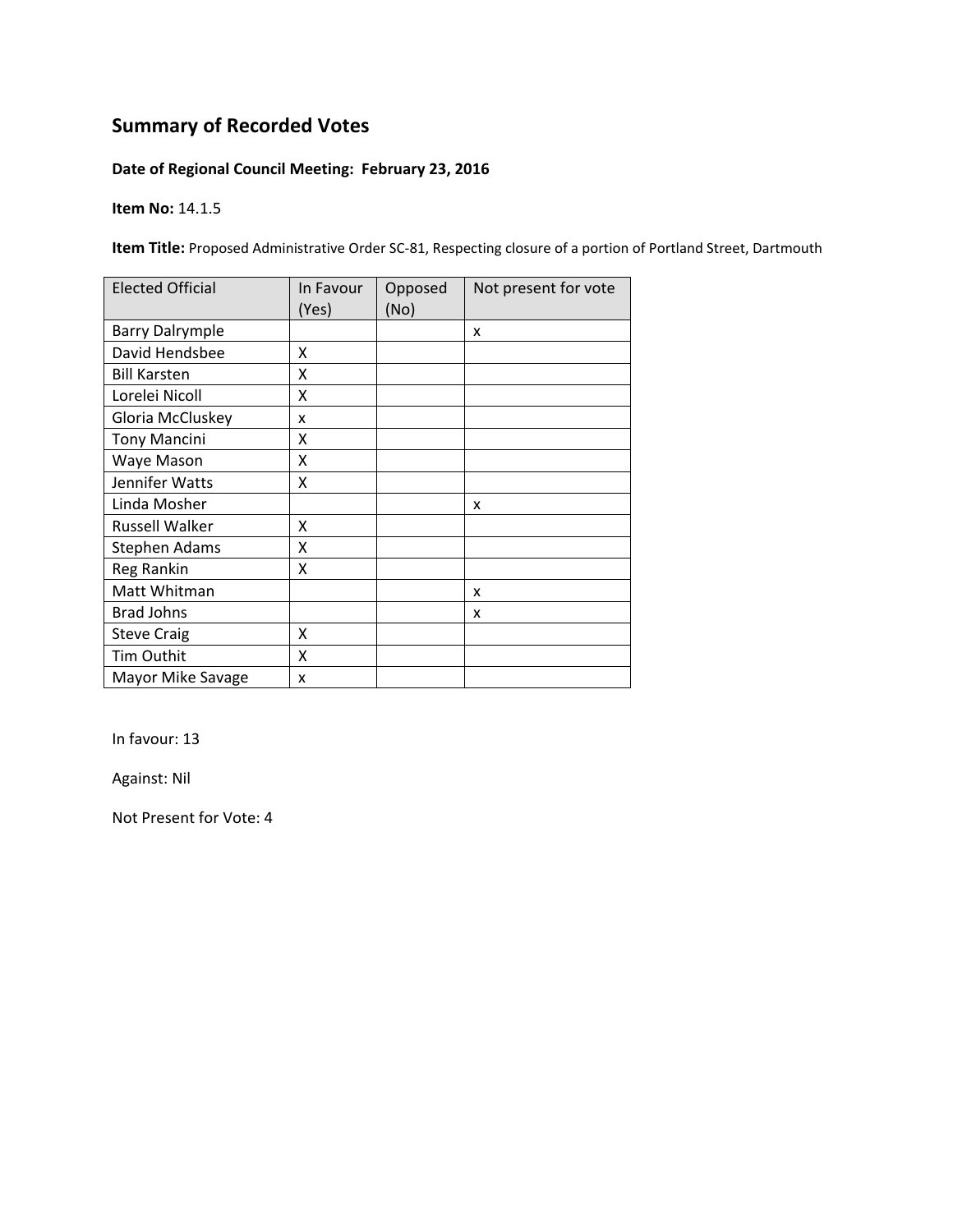#### **Date of Regional Council Meeting: February 23, 2016**

**Item No:** 14.1.6

**Item Title:** Case 20224 – Amendments to the Sackville Municipal Planning Strategy and Sackville Drive Secondary Planning Strategy, 900 & 902 Sackville Drive, Sackville

| <b>Elected Official</b> | In Favour<br>(Yes) | Opposed<br>(No) | Not present for vote |
|-------------------------|--------------------|-----------------|----------------------|
| <b>Barry Dalrymple</b>  |                    |                 | X                    |
| David Hendsbee          | X                  |                 |                      |
| <b>Bill Karsten</b>     | X                  |                 |                      |
| Lorelei Nicoll          | X                  |                 |                      |
| Gloria McCluskey        | x                  |                 |                      |
| <b>Tony Mancini</b>     | x                  |                 |                      |
| Waye Mason              | x                  |                 |                      |
| Jennifer Watts          | X                  |                 |                      |
| Linda Mosher            |                    |                 | x                    |
| Russell Walker          | X                  |                 |                      |
| Stephen Adams           | x                  |                 |                      |
| Reg Rankin              | χ                  |                 |                      |
| Matt Whitman            |                    |                 | x                    |
| <b>Brad Johns</b>       |                    |                 | x                    |
| <b>Steve Craig</b>      | X                  |                 |                      |
| Tim Outhit              | X                  |                 |                      |
| Mayor Mike Savage       | x                  |                 |                      |

In favour: 13

Against: Nil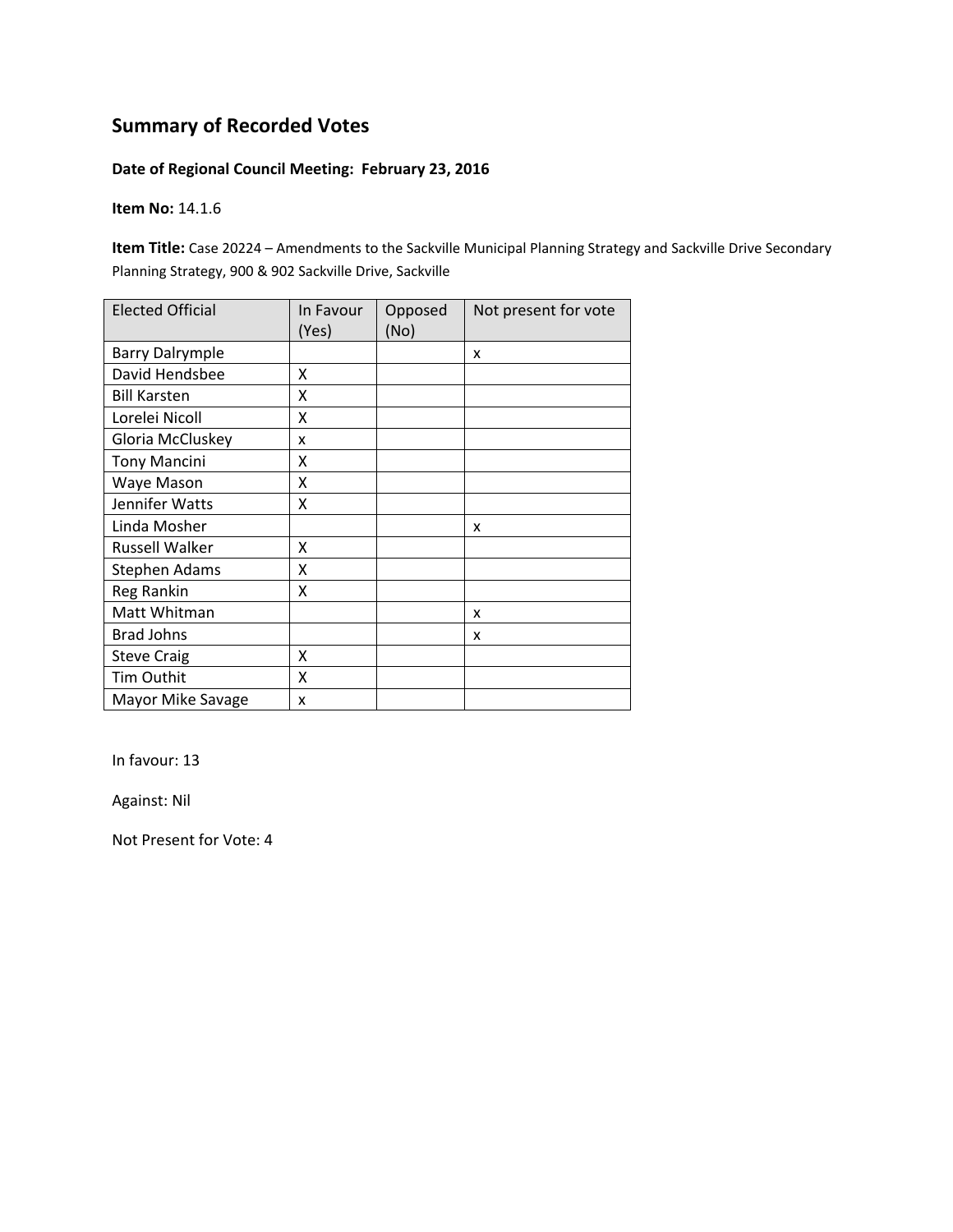### **Date of Regional Council Meeting: February 23, 2016**

**Item No:** 14.1.7

**Item Title:** Funding Request ‐ Lake District Recreation Association (LRDA)

| <b>Elected Official</b> | In Favour<br>(Yes) | Opposed<br>(No) | Not present for vote |
|-------------------------|--------------------|-----------------|----------------------|
| <b>Barry Dalrymple</b>  |                    |                 | X                    |
| David Hendsbee          | x                  |                 |                      |
| <b>Bill Karsten</b>     | X                  |                 |                      |
| Lorelei Nicoll          | X                  |                 |                      |
| Gloria McCluskey        | x                  |                 |                      |
| <b>Tony Mancini</b>     | Χ                  |                 |                      |
| Waye Mason              | X                  |                 |                      |
| Jennifer Watts          | X                  |                 |                      |
| Linda Mosher            |                    |                 | X                    |
| <b>Russell Walker</b>   | x                  |                 |                      |
| Stephen Adams           | X                  |                 |                      |
| Reg Rankin              | X                  |                 |                      |
| Matt Whitman            | x                  |                 |                      |
| <b>Brad Johns</b>       |                    |                 | x                    |
| <b>Steve Craig</b>      | x                  |                 |                      |
| Tim Outhit              | X                  |                 |                      |
| Mayor Mike Savage       | x                  |                 |                      |

In favour: 14

Against: Nil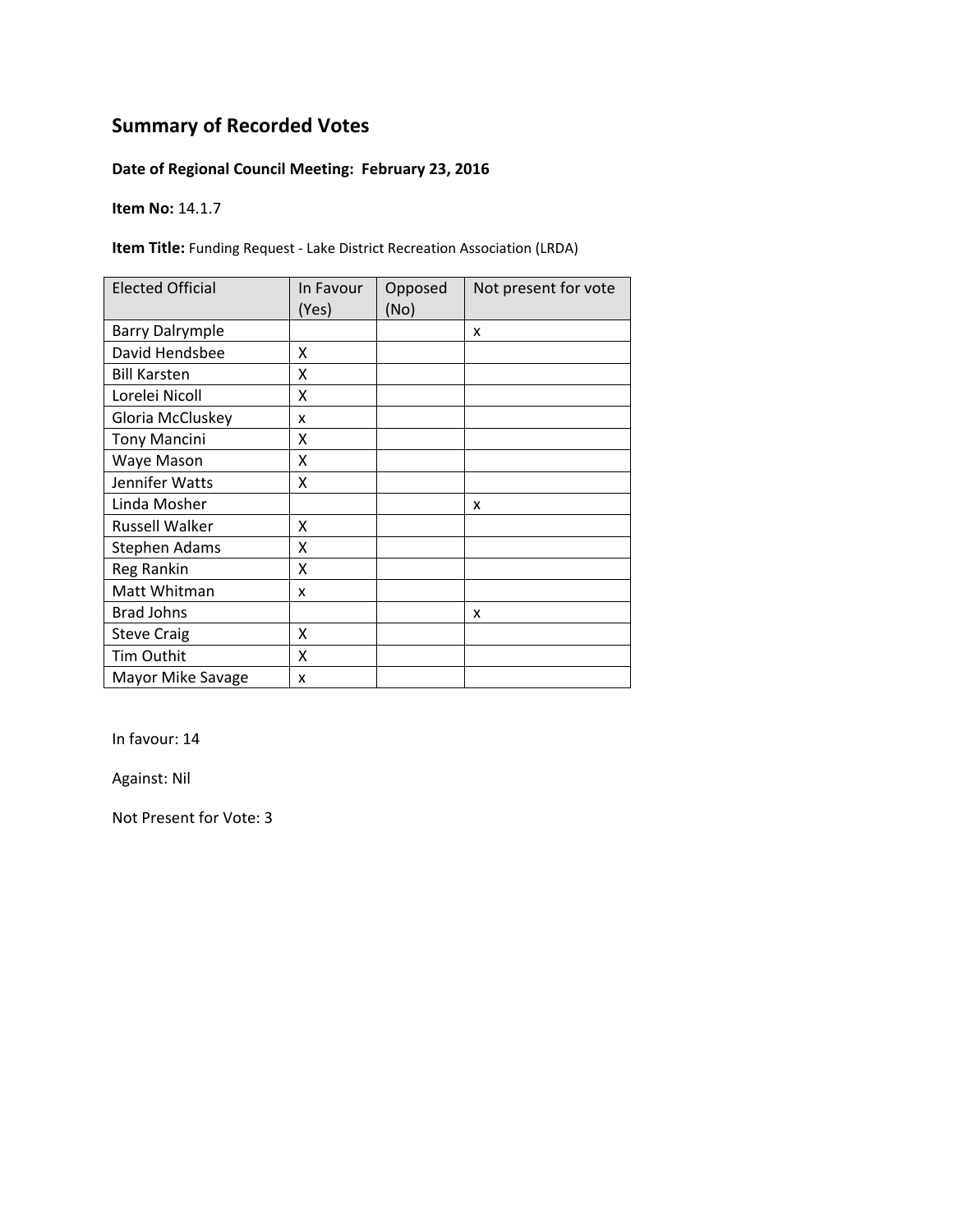### **Date of Regional Council Meeting: February 23, 2016**

**Item No:** 14.2.1

**Item Title:** Integrated Mobility Plan

| <b>Elected Official</b> | In Favour<br>(Yes) | Opposed<br>(No) | Not present for vote |
|-------------------------|--------------------|-----------------|----------------------|
| <b>Barry Dalrymple</b>  |                    |                 | x                    |
| David Hendsbee          | X                  |                 |                      |
| <b>Bill Karsten</b>     | X                  |                 |                      |
| Lorelei Nicoll          | X                  |                 |                      |
| Gloria McCluskey        | X                  |                 |                      |
| <b>Tony Mancini</b>     | x                  |                 |                      |
| Waye Mason              | Χ                  |                 |                      |
| Jennifer Watts          | Χ                  |                 |                      |
| Linda Mosher            |                    |                 | x                    |
| <b>Russell Walker</b>   | x                  |                 |                      |
| <b>Stephen Adams</b>    | Χ                  |                 |                      |
| Reg Rankin              | X                  |                 |                      |
| Matt Whitman            | x                  |                 |                      |
| <b>Brad Johns</b>       |                    |                 | x                    |
| <b>Steve Craig</b>      | X                  |                 |                      |
| Tim Outhit              | X                  |                 |                      |
| Mayor Mike Savage       | X                  |                 |                      |

In favour: 14

Against: Nil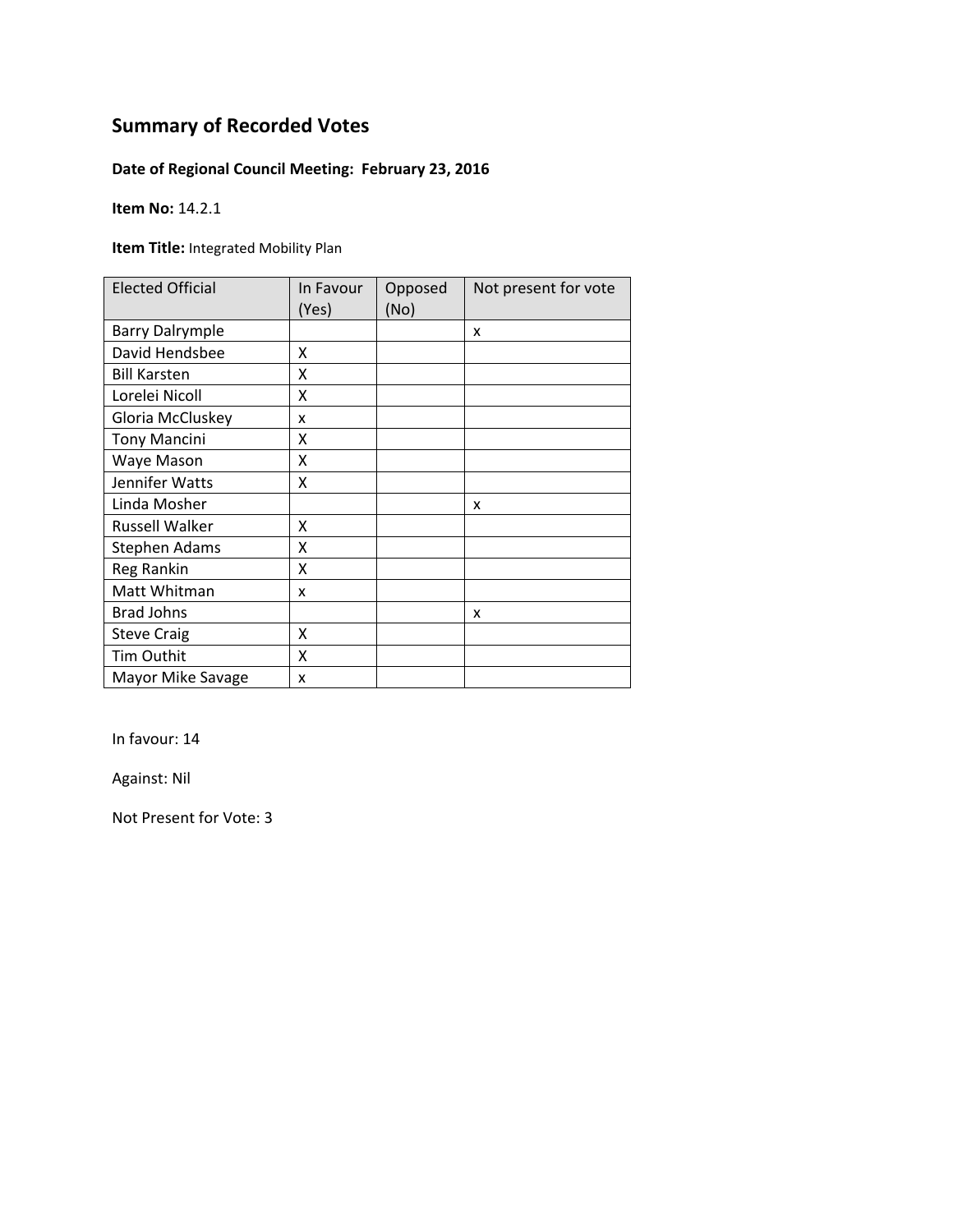### **Date of Regional Council Meeting: February 23, 2016**

**Item No:** 14.2.2

**Item Title:** Tax Relief for Non‐Profit Organizations – Proposed Renewal of Tax Relief for Leases Removed from Administrative Order Schedules

| <b>Elected Official</b> | In Favour<br>(Yes) | Opposed<br>(No) | Not present for vote |
|-------------------------|--------------------|-----------------|----------------------|
| <b>Barry Dalrymple</b>  |                    |                 | x                    |
| David Hendsbee          | x                  |                 |                      |
| <b>Bill Karsten</b>     | X                  |                 |                      |
| Lorelei Nicoll          | Χ                  |                 |                      |
| Gloria McCluskey        | x                  |                 |                      |
| <b>Tony Mancini</b>     | X                  |                 |                      |
| Waye Mason              | Χ                  |                 |                      |
| Jennifer Watts          | Χ                  |                 |                      |
| Linda Mosher            |                    |                 | X                    |
| <b>Russell Walker</b>   | X                  |                 |                      |
| <b>Stephen Adams</b>    | Χ                  |                 |                      |
| Reg Rankin              | Χ                  |                 |                      |
| Matt Whitman            | x                  |                 |                      |
| <b>Brad Johns</b>       |                    |                 | x                    |
| <b>Steve Craig</b>      | X                  |                 |                      |
| Tim Outhit              | X                  |                 |                      |
| Mayor Mike Savage       | x                  |                 |                      |

In favour: 14

Against: Nil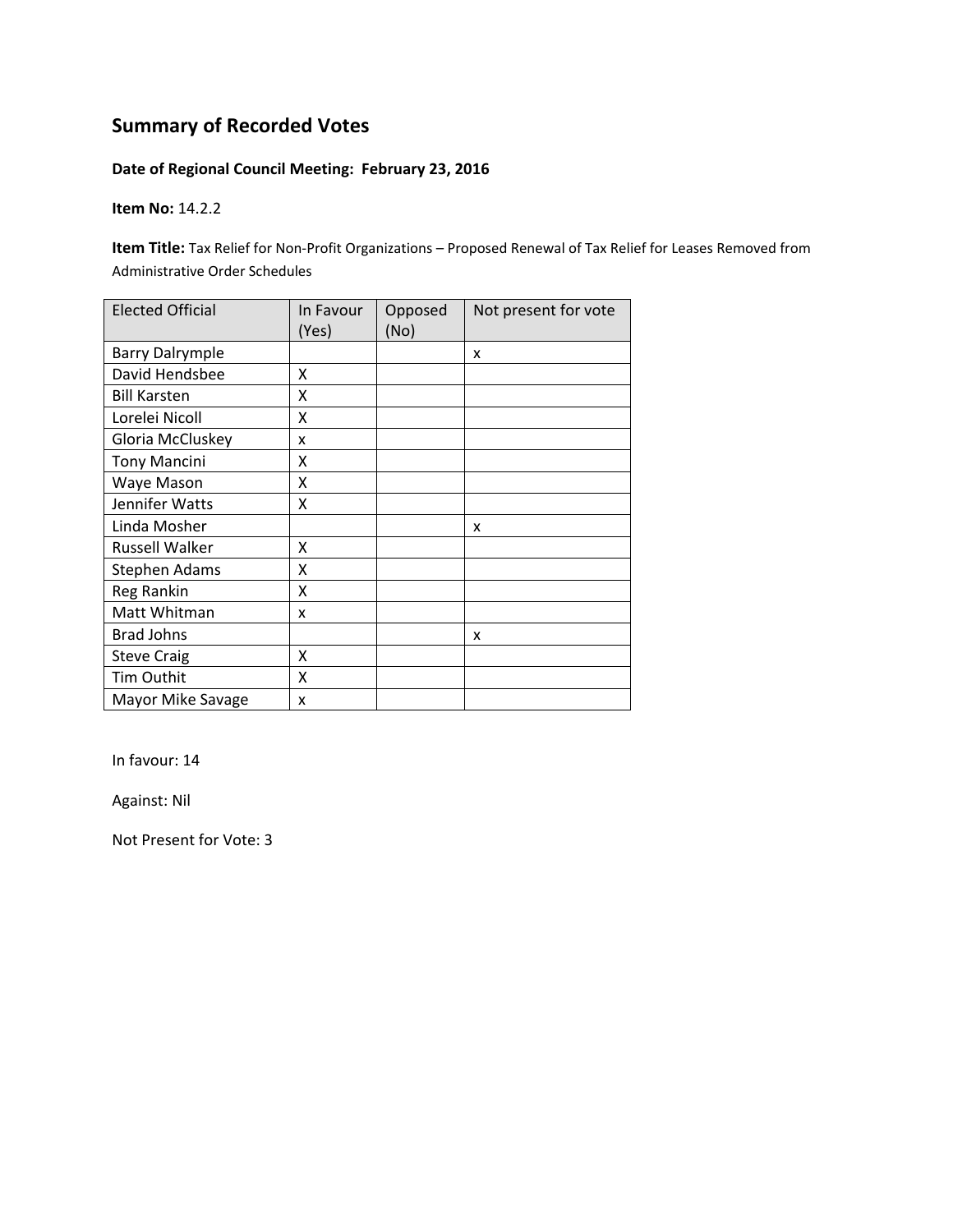### **Date of Regional Council Meeting: February 23, 2016**

**Item No:** 14.2.3

**Item Title:** Budget Increase CBU01004 Former CA Beckett School Soil Remediation

| <b>Elected Official</b> | In Favour<br>(Yes) | Opposed<br>(No) | Not present for vote |
|-------------------------|--------------------|-----------------|----------------------|
| <b>Barry Dalrymple</b>  |                    |                 | X                    |
| David Hendsbee          | χ                  |                 |                      |
| <b>Bill Karsten</b>     | χ                  |                 |                      |
| Lorelei Nicoll          | X                  |                 |                      |
| Gloria McCluskey        | x                  |                 |                      |
| <b>Tony Mancini</b>     | Χ                  |                 |                      |
| Waye Mason              | Χ                  |                 |                      |
| Jennifer Watts          | Χ                  |                 |                      |
| Linda Mosher            |                    |                 | x                    |
| Russell Walker          | x                  |                 |                      |
| Stephen Adams           | X                  |                 |                      |
| Reg Rankin              | X                  |                 |                      |
| Matt Whitman            | x                  |                 |                      |
| <b>Brad Johns</b>       |                    |                 | x                    |
| <b>Steve Craig</b>      | X                  |                 |                      |
| Tim Outhit              | Χ                  |                 |                      |
| Mayor Mike Savage       | X                  |                 |                      |

In favour: 14

Against: Nil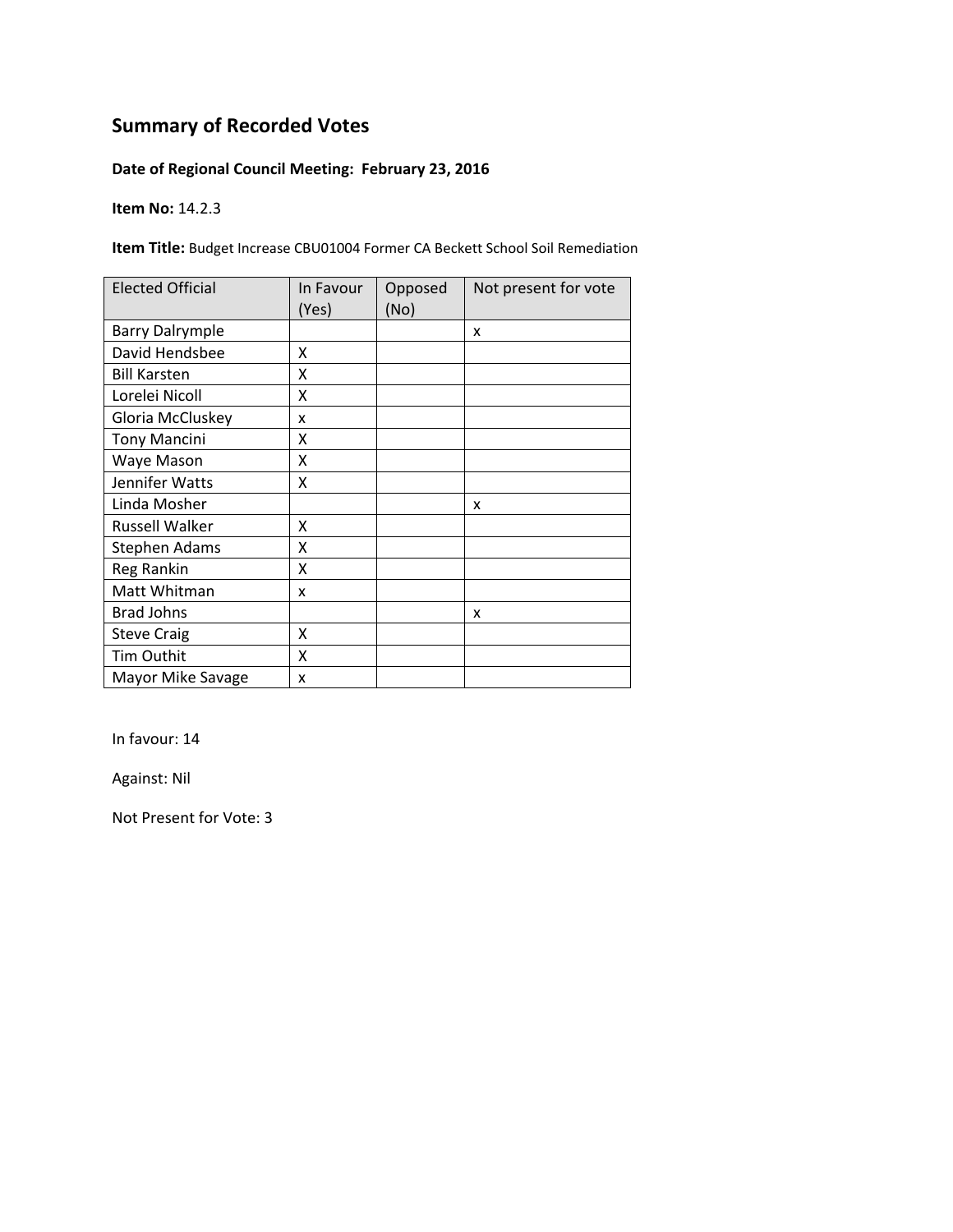### **Date of Regional Council Meeting: February 23, 2016**

**Item No:** 14.3.1

**Item Title:** Organics Processing and Management

| <b>Elected Official</b> | In Favour<br>(Yes) | Opposed<br>(No) | Not present for vote |
|-------------------------|--------------------|-----------------|----------------------|
| <b>Barry Dalrymple</b>  |                    |                 | x                    |
| David Hendsbee          | X                  |                 |                      |
| <b>Bill Karsten</b>     | X                  |                 |                      |
| Lorelei Nicoll          | X                  |                 |                      |
| Gloria McCluskey        | X                  |                 |                      |
| <b>Tony Mancini</b>     | x                  |                 |                      |
| Waye Mason              | Χ                  |                 |                      |
| Jennifer Watts          | Χ                  |                 |                      |
| Linda Mosher            |                    |                 | x                    |
| <b>Russell Walker</b>   | x                  |                 |                      |
| <b>Stephen Adams</b>    | Χ                  |                 |                      |
| Reg Rankin              | X                  |                 |                      |
| Matt Whitman            | x                  |                 |                      |
| <b>Brad Johns</b>       |                    |                 | x                    |
| <b>Steve Craig</b>      | X                  |                 |                      |
| Tim Outhit              | X                  |                 |                      |
| Mayor Mike Savage       | X                  |                 |                      |

In favour: 14

Against: Nil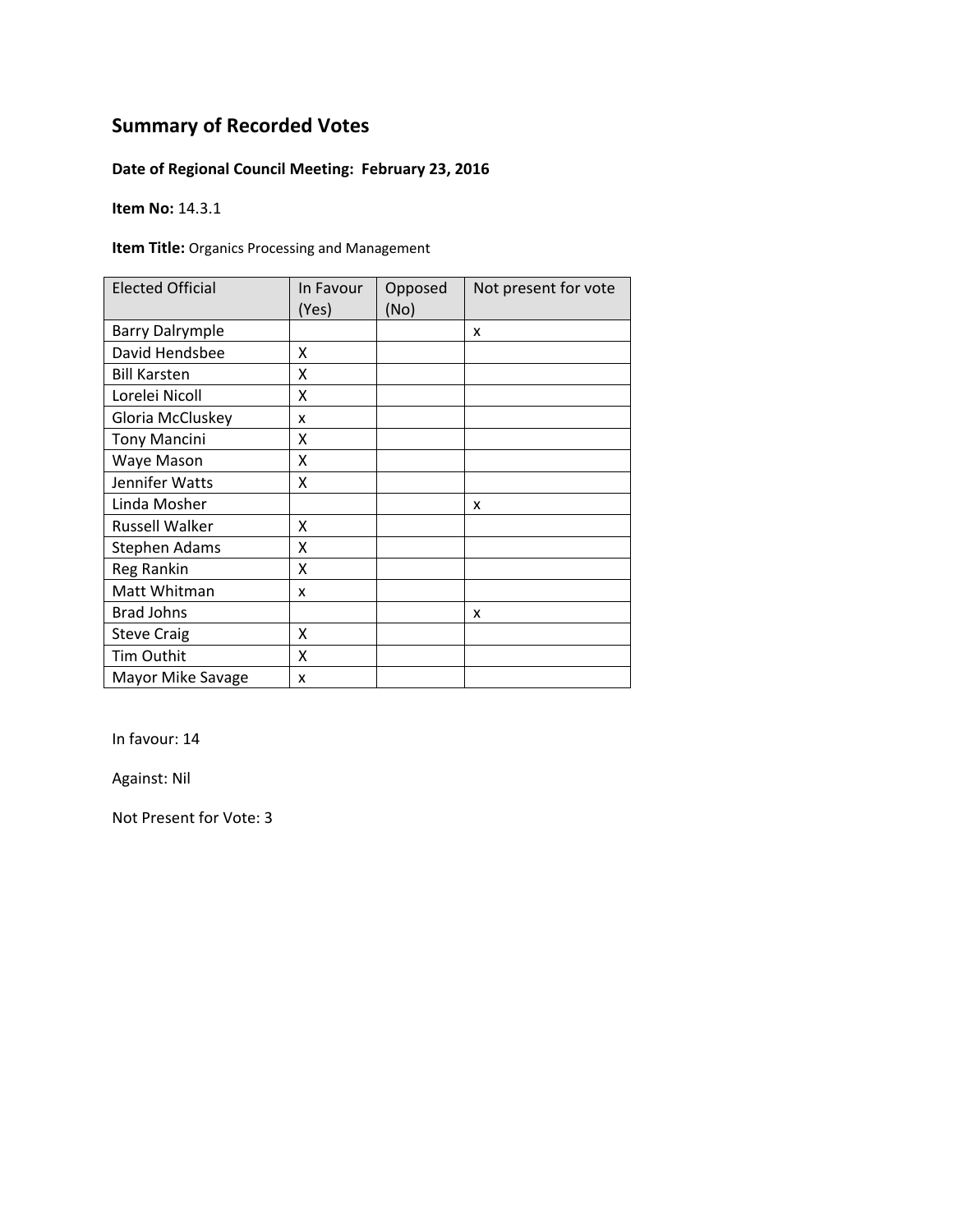### **Date of Regional Council Meeting: February 23, 2016**

**Item No:** 14.4.1

**Item Title:** Disbursement of Funds from the Musquodoboit Harbour Common Area Rate, cost centre C160

| <b>Elected Official</b> | In Favour<br>(Yes) | Opposed<br>(No) | Not present for vote |
|-------------------------|--------------------|-----------------|----------------------|
| <b>Barry Dalrymple</b>  |                    |                 | X                    |
| David Hendsbee          | x                  |                 |                      |
| <b>Bill Karsten</b>     | x                  |                 |                      |
| Lorelei Nicoll          | Χ                  |                 |                      |
| Gloria McCluskey        | x                  |                 |                      |
| <b>Tony Mancini</b>     | x                  |                 |                      |
| Waye Mason              | Χ                  |                 |                      |
| Jennifer Watts          | x                  |                 |                      |
| Linda Mosher            |                    |                 | x                    |
| Russell Walker          | x                  |                 |                      |
| Stephen Adams           | X                  |                 |                      |
| Reg Rankin              | X                  |                 |                      |
| Matt Whitman            | x                  |                 |                      |
| <b>Brad Johns</b>       |                    |                 | x                    |
| <b>Steve Craig</b>      | x                  |                 |                      |
| Tim Outhit              | X                  |                 |                      |
| Mayor Mike Savage       | X                  |                 |                      |

In favour: 14

Against: Nil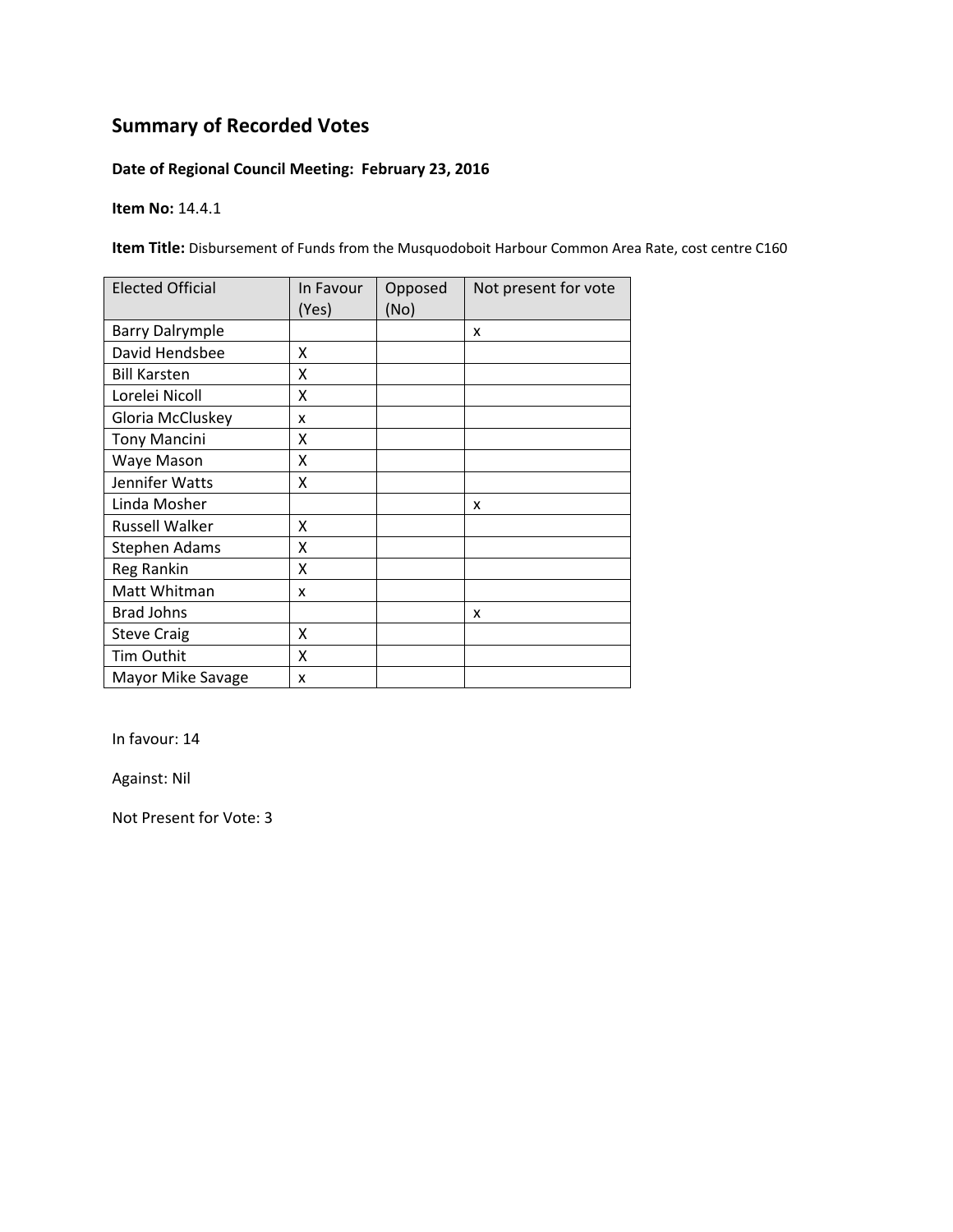#### **Date of Regional Council Meeting: February 23, 2016**

**Item No:** 14.4.2

**Item Title:** Request for Staff Report Regarding the Removal of the Halifax Logo from all Signage in the Harbour East‐Marine Drive Communities

Amendment - Request a staff report re: application of Halifax Logo & brand on all community identity signs, *landmarks and flagpoles*

| <b>Elected Official</b> | In Favour<br>(Yes) | Opposed<br>(No) | Not present for vote |
|-------------------------|--------------------|-----------------|----------------------|
| <b>Barry Dalrymple</b>  |                    |                 | X                    |
| David Hendsbee          | Χ                  |                 |                      |
| <b>Bill Karsten</b>     | X                  |                 |                      |
| Lorelei Nicoll          | X                  |                 |                      |
| Gloria McCluskey        | x                  |                 |                      |
| <b>Tony Mancini</b>     | X                  |                 |                      |
| Waye Mason              | X                  |                 |                      |
| Jennifer Watts          | X                  |                 |                      |
| Linda Mosher            |                    |                 | x                    |
| Russell Walker          | X                  |                 |                      |
| Stephen Adams           | X                  |                 |                      |
| Reg Rankin              | X                  |                 |                      |
| Matt Whitman            | x                  |                 |                      |
| <b>Brad Johns</b>       |                    |                 | X                    |
| <b>Steve Craig</b>      | x                  |                 |                      |
| Tim Outhit              | X                  |                 |                      |
| Mayor Mike Savage       | x                  |                 |                      |

In favour: 14

Against: Nil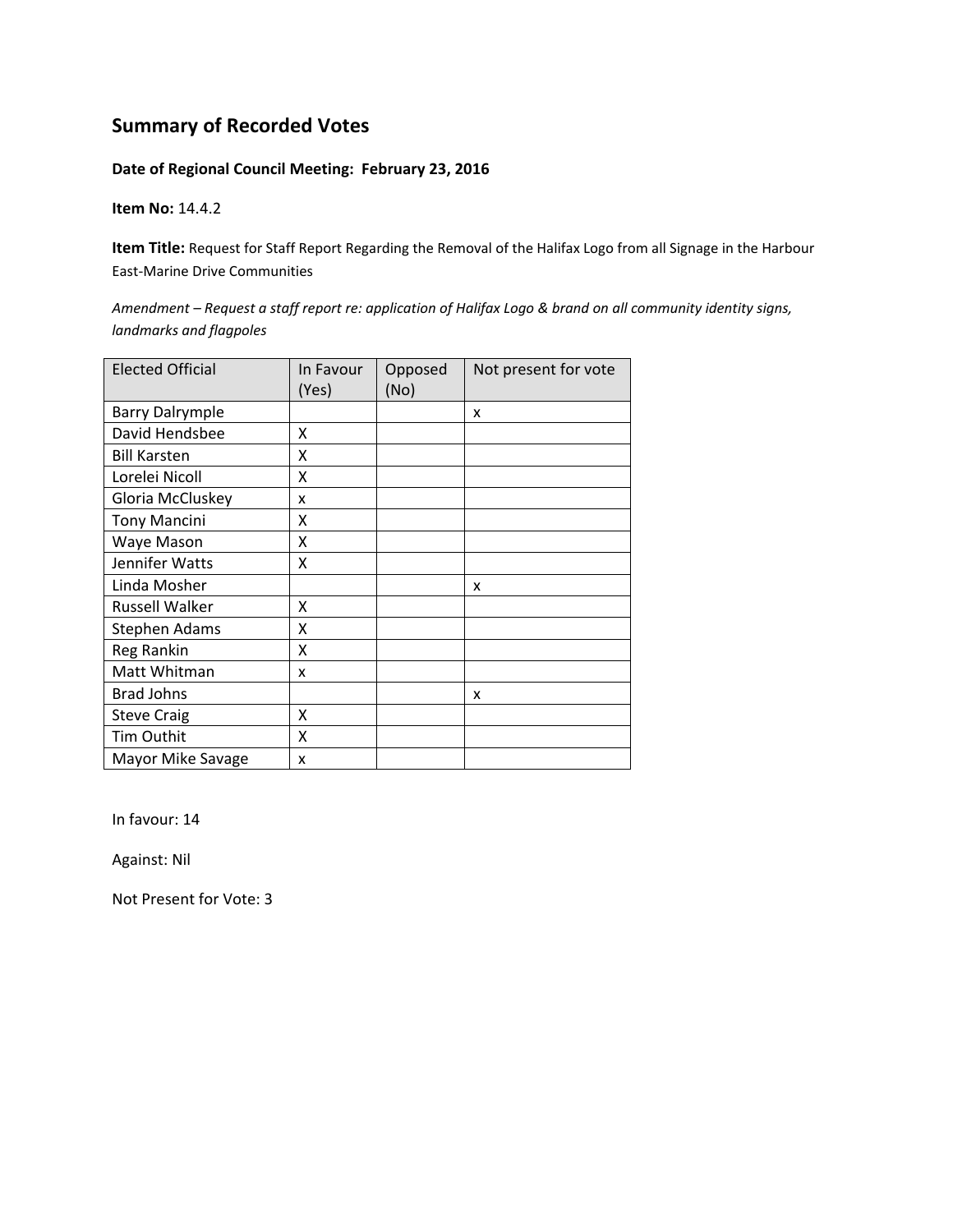#### **Date of Regional Council Meeting: February 23, 2016**

**Item No:** 14.4.2

**Item Title:** Request for Staff Report Regarding the Removal of the Halifax Logo from all Signage in the Harbour East‐Marine Drive Communities

*As amended*

| <b>Elected Official</b> | In Favour<br>(Yes) | Opposed<br>(No) | Not present for vote |
|-------------------------|--------------------|-----------------|----------------------|
| <b>Barry Dalrymple</b>  |                    |                 | x                    |
| David Hendsbee          | x                  |                 |                      |
| <b>Bill Karsten</b>     | x                  |                 |                      |
| Lorelei Nicoll          | X                  |                 |                      |
| Gloria McCluskey        | x                  |                 |                      |
| <b>Tony Mancini</b>     | X                  |                 |                      |
| Waye Mason              | Χ                  |                 |                      |
| Jennifer Watts          | Χ                  |                 |                      |
| Linda Mosher            |                    |                 | x                    |
| <b>Russell Walker</b>   | x                  |                 |                      |
| <b>Stephen Adams</b>    | Χ                  |                 |                      |
| <b>Reg Rankin</b>       | Χ                  |                 |                      |
| Matt Whitman            | x                  |                 |                      |
| <b>Brad Johns</b>       |                    |                 | x                    |
| <b>Steve Craig</b>      | X                  |                 |                      |
| Tim Outhit              | X                  |                 |                      |
| Mayor Mike Savage       | x                  |                 |                      |

In favour: 14

Against: Nil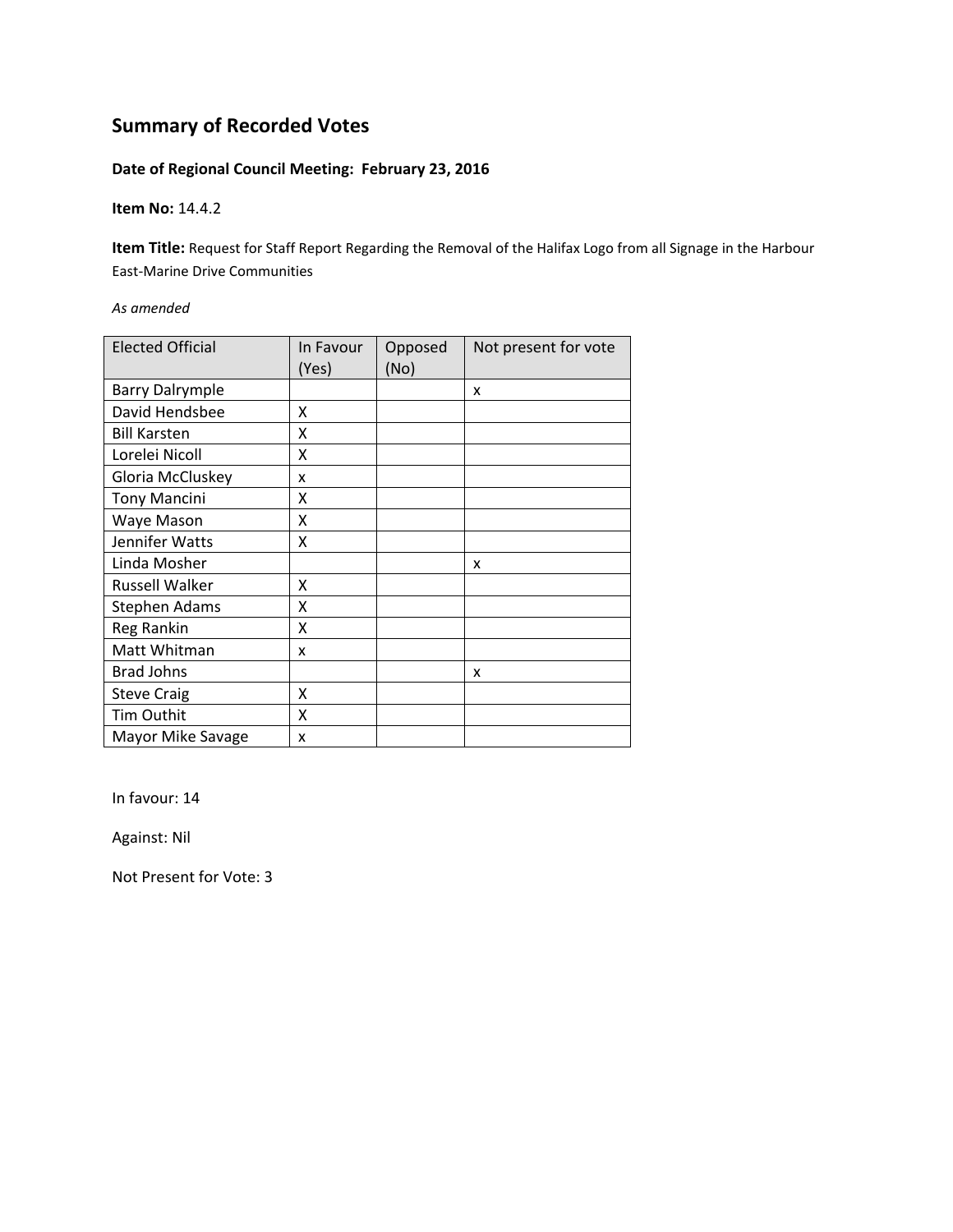#### **Date of Regional Council Meeting: February 23, 2016**

**Item No:** 14.5.1

**Item Title:** Proposed Amendments to Administrative Order 2014‐001‐ADM Respecting Tax Relief to Non‐Profit Organizations – New Applications, Renewals, and Proposed Amendments for 2015‐16 Fiscal Year

| <b>Elected Official</b> | In Favour<br>(Yes) | Opposed<br>(No) | Not present for vote |
|-------------------------|--------------------|-----------------|----------------------|
| <b>Barry Dalrymple</b>  |                    |                 | x                    |
| David Hendsbee          | x                  |                 |                      |
| <b>Bill Karsten</b>     | X                  |                 |                      |
| Lorelei Nicoll          | X                  |                 |                      |
| Gloria McCluskey        | x                  |                 |                      |
| <b>Tony Mancini</b>     | X                  |                 |                      |
| Waye Mason              | Χ                  |                 |                      |
| Jennifer Watts          | Χ                  |                 |                      |
| Linda Mosher            |                    |                 | X                    |
| <b>Russell Walker</b>   | X                  |                 |                      |
| <b>Stephen Adams</b>    | Χ                  |                 |                      |
| Reg Rankin              |                    |                 | x                    |
| Matt Whitman            | x                  |                 |                      |
| <b>Brad Johns</b>       |                    |                 | x                    |
| <b>Steve Craig</b>      | X                  |                 |                      |
| Tim Outhit              | X                  |                 |                      |
| Mayor Mike Savage       | x                  |                 |                      |

In favour: 13

Against: Nil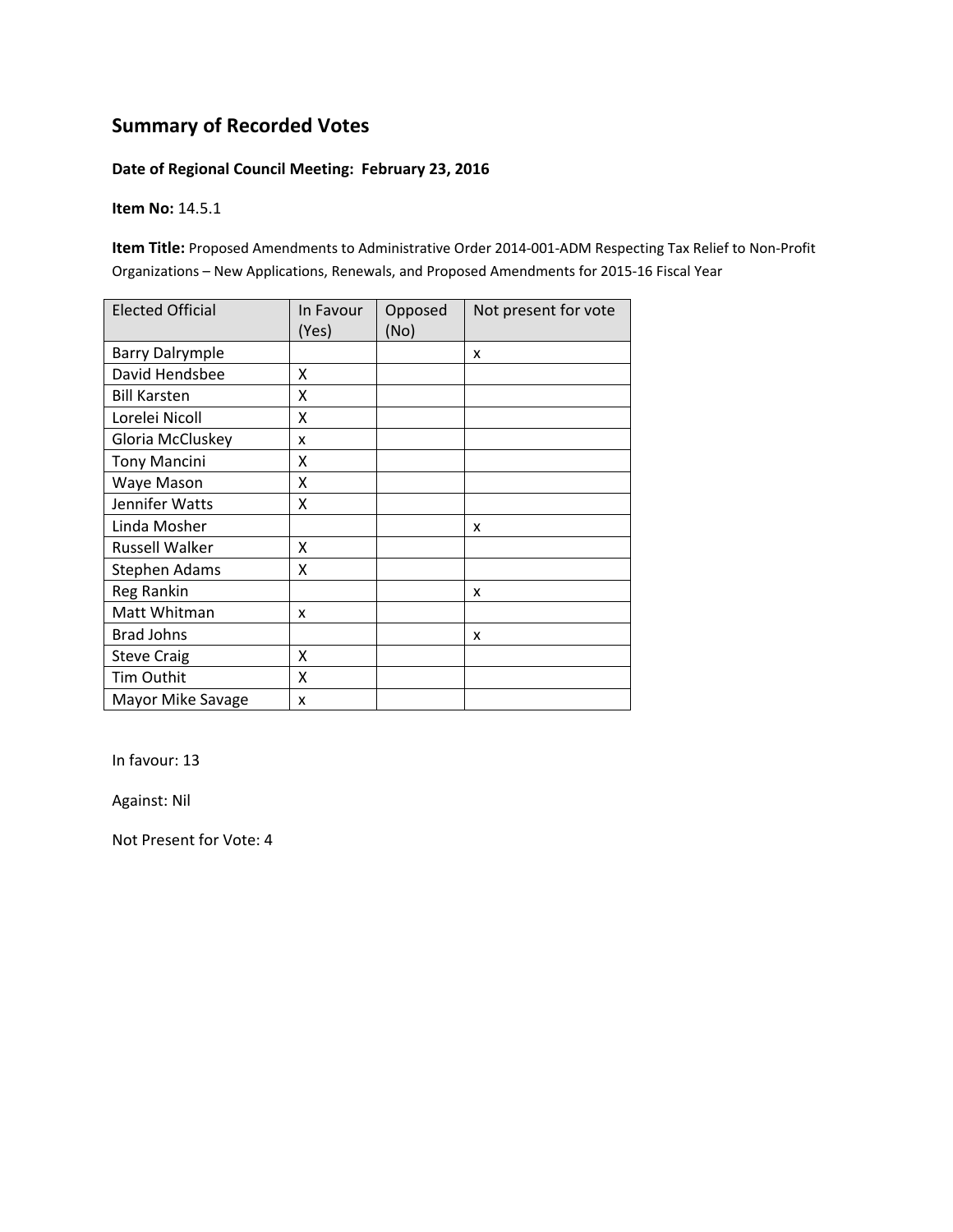### **Date of Regional Council Meeting: February 23, 2016**

**Item No:** 14.5.2

**Item Title:** Halifax Explosion Recommended Grants

| <b>Elected Official</b> | In Favour<br>(Yes) | Opposed<br>(No) | Not present for vote |
|-------------------------|--------------------|-----------------|----------------------|
| <b>Barry Dalrymple</b>  |                    |                 | X                    |
| David Hendsbee          | x                  |                 |                      |
| <b>Bill Karsten</b>     | x                  |                 |                      |
| Lorelei Nicoll          | X                  |                 |                      |
| Gloria McCluskey        | x                  |                 |                      |
| <b>Tony Mancini</b>     | x                  |                 |                      |
| Waye Mason              | Χ                  |                 |                      |
| Jennifer Watts          | x                  |                 |                      |
| Linda Mosher            |                    |                 | x                    |
| <b>Russell Walker</b>   | x                  |                 |                      |
| <b>Stephen Adams</b>    | x                  |                 |                      |
| Reg Rankin              |                    |                 | x                    |
| Matt Whitman            | x                  |                 |                      |
| <b>Brad Johns</b>       |                    |                 | x                    |
| <b>Steve Craig</b>      | x                  |                 |                      |
| <b>Tim Outhit</b>       | X                  |                 |                      |
| Mayor Mike Savage       | X                  |                 |                      |

In favour: 13

Against: Nil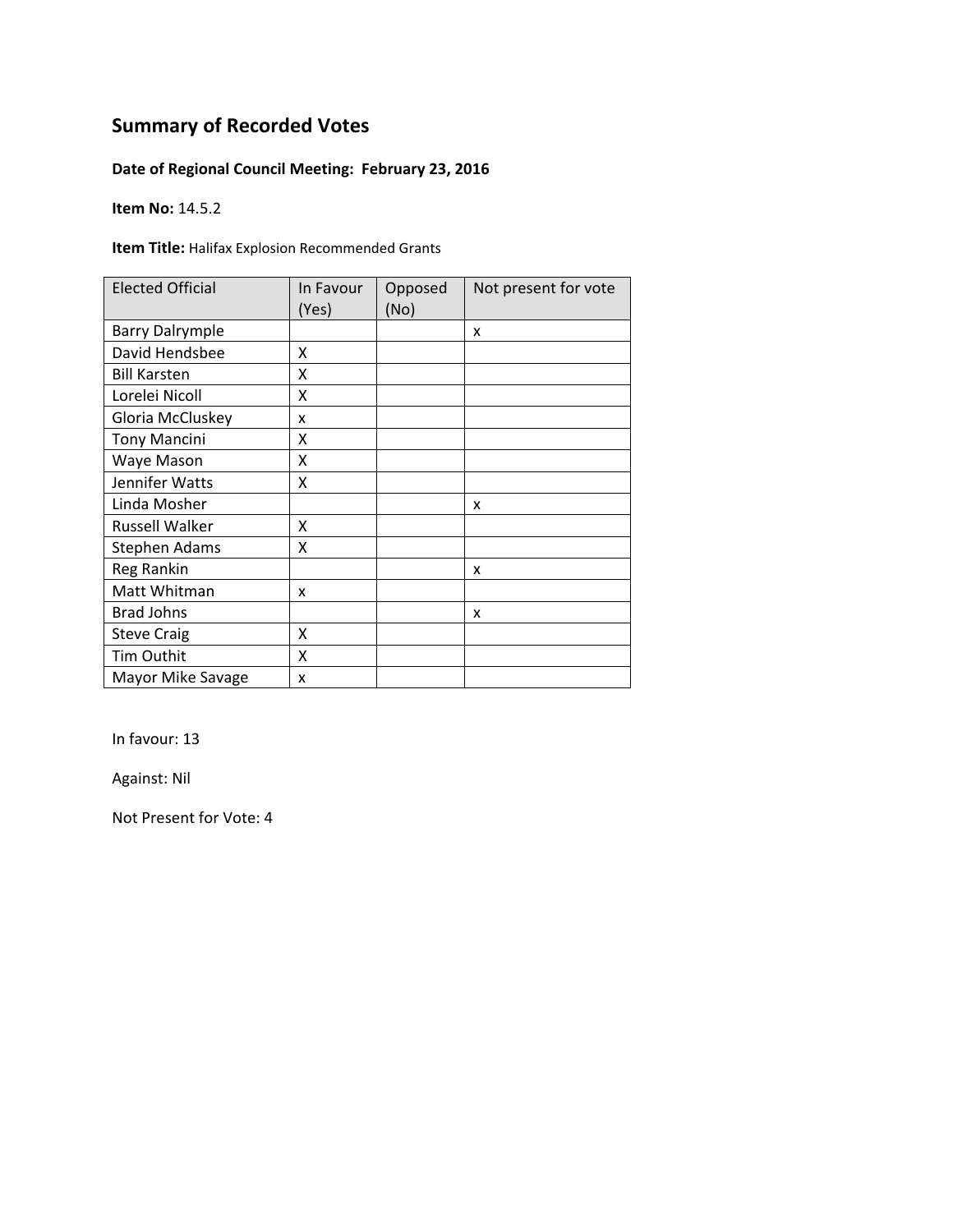### **Date of Regional Council Meeting: February 23, 2016**

**Item No:** 16.1.1

**Item Title:** Ratification of In Camera Motion ‐ Property Acquisition – 145 Main Street Dartmouth *– Private and Confidential Report*

| <b>Elected Official</b> | In Favour<br>(Yes) | Opposed<br>(No) | Not present for vote |
|-------------------------|--------------------|-----------------|----------------------|
| <b>Barry Dalrymple</b>  |                    |                 | x                    |
| David Hendsbee          | x                  |                 |                      |
| <b>Bill Karsten</b>     | x                  |                 |                      |
| Lorelei Nicoll          | X                  |                 |                      |
| Gloria McCluskey        | x                  |                 |                      |
| <b>Tony Mancini</b>     | Χ                  |                 |                      |
| Waye Mason              | x                  |                 |                      |
| Jennifer Watts          | Χ                  |                 |                      |
| Linda Mosher            |                    |                 | X                    |
| <b>Russell Walker</b>   | x                  |                 |                      |
| Stephen Adams           | x                  |                 |                      |
| <b>Reg Rankin</b>       |                    |                 | x                    |
| Matt Whitman            | x                  |                 |                      |
| <b>Brad Johns</b>       |                    |                 | x                    |
| <b>Steve Craig</b>      | X                  |                 |                      |
| Tim Outhit              | X                  |                 |                      |
| Mayor Mike Savage       | x                  |                 |                      |

In favour: 13

Against: Nil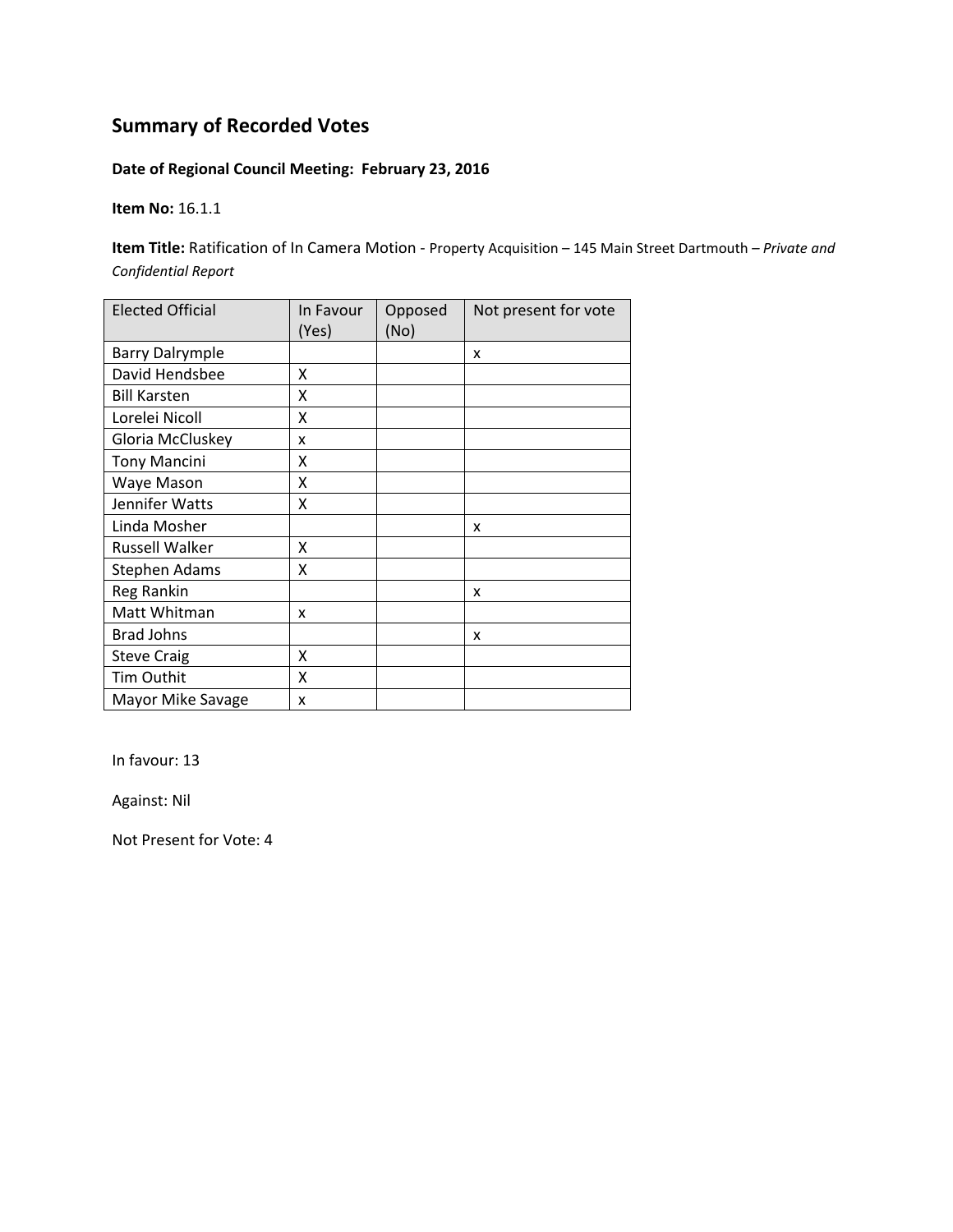### **Date of Regional Council Meeting: February 23, 2016**

**Item No:** 16.1.2

**Item Title:** Ratification of In Camera Motion ‐ Property Acquisition – Bedford Highway, Halifax, NS *– Private and Confidential Report*

| <b>Elected Official</b> | In Favour<br>(Yes) | Opposed<br>(No) | Not present for vote |
|-------------------------|--------------------|-----------------|----------------------|
| <b>Barry Dalrymple</b>  |                    |                 | X                    |
| David Hendsbee          | x                  |                 |                      |
| <b>Bill Karsten</b>     | X                  |                 |                      |
| Lorelei Nicoll          | X                  |                 |                      |
| Gloria McCluskey        | x                  |                 |                      |
| <b>Tony Mancini</b>     | χ                  |                 |                      |
| Waye Mason              | X                  |                 |                      |
| Jennifer Watts          | Χ                  |                 |                      |
| Linda Mosher            |                    |                 | x                    |
| <b>Russell Walker</b>   | X                  |                 |                      |
| <b>Stephen Adams</b>    | x                  |                 |                      |
| Reg Rankin              |                    |                 | x                    |
| Matt Whitman            | x                  |                 |                      |
| <b>Brad Johns</b>       |                    |                 | x                    |
| <b>Steve Craig</b>      | X                  |                 |                      |
| Tim Outhit              | X                  |                 |                      |
| Mayor Mike Savage       | x                  |                 |                      |

In favour: 13

Against: Nil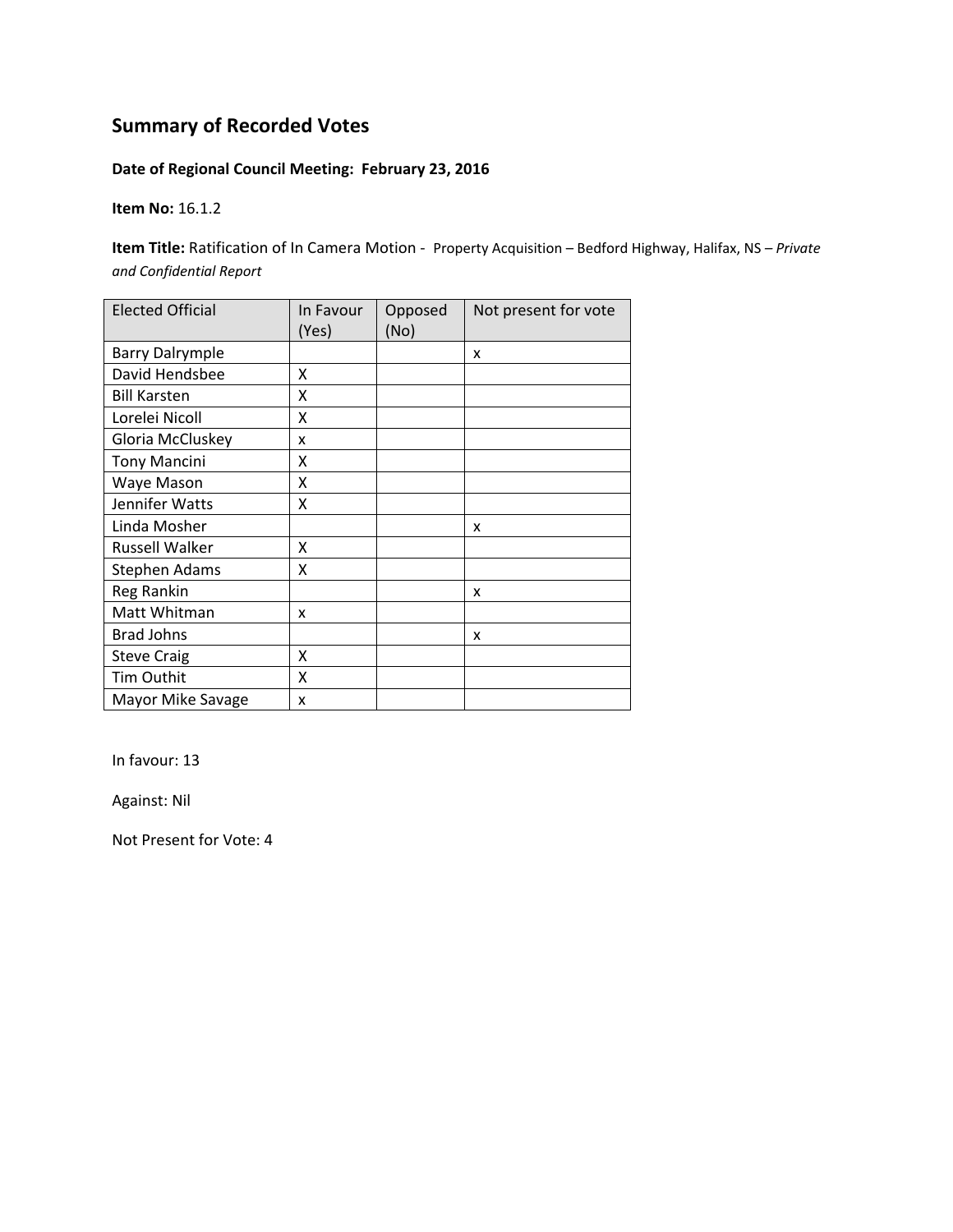### **Date of Regional Council Meeting: February 23, 2016**

**Item No:** 16.2.1

**Item Title:** Ratification of In Camera Motion – 2016 Volunteer Awards Recipients

| <b>Elected Official</b> | In Favour<br>(Yes) | Opposed<br>(No) | Not present for vote |
|-------------------------|--------------------|-----------------|----------------------|
| <b>Barry Dalrymple</b>  |                    |                 | X                    |
| David Hendsbee          | x                  |                 |                      |
| <b>Bill Karsten</b>     | x                  |                 |                      |
| Lorelei Nicoll          | X                  |                 |                      |
| Gloria McCluskey        | x                  |                 |                      |
| <b>Tony Mancini</b>     | X                  |                 |                      |
| Waye Mason              | Χ                  |                 |                      |
| Jennifer Watts          | X                  |                 |                      |
| Linda Mosher            |                    |                 | x                    |
| <b>Russell Walker</b>   | x                  |                 |                      |
| <b>Stephen Adams</b>    | x                  |                 |                      |
| Reg Rankin              |                    |                 | x                    |
| Matt Whitman            | x                  |                 |                      |
| <b>Brad Johns</b>       |                    |                 | x                    |
| <b>Steve Craig</b>      | X                  |                 |                      |
| Tim Outhit              | Χ                  |                 |                      |
| Mayor Mike Savage       | X                  |                 |                      |

In favour: 13

Against: Nil